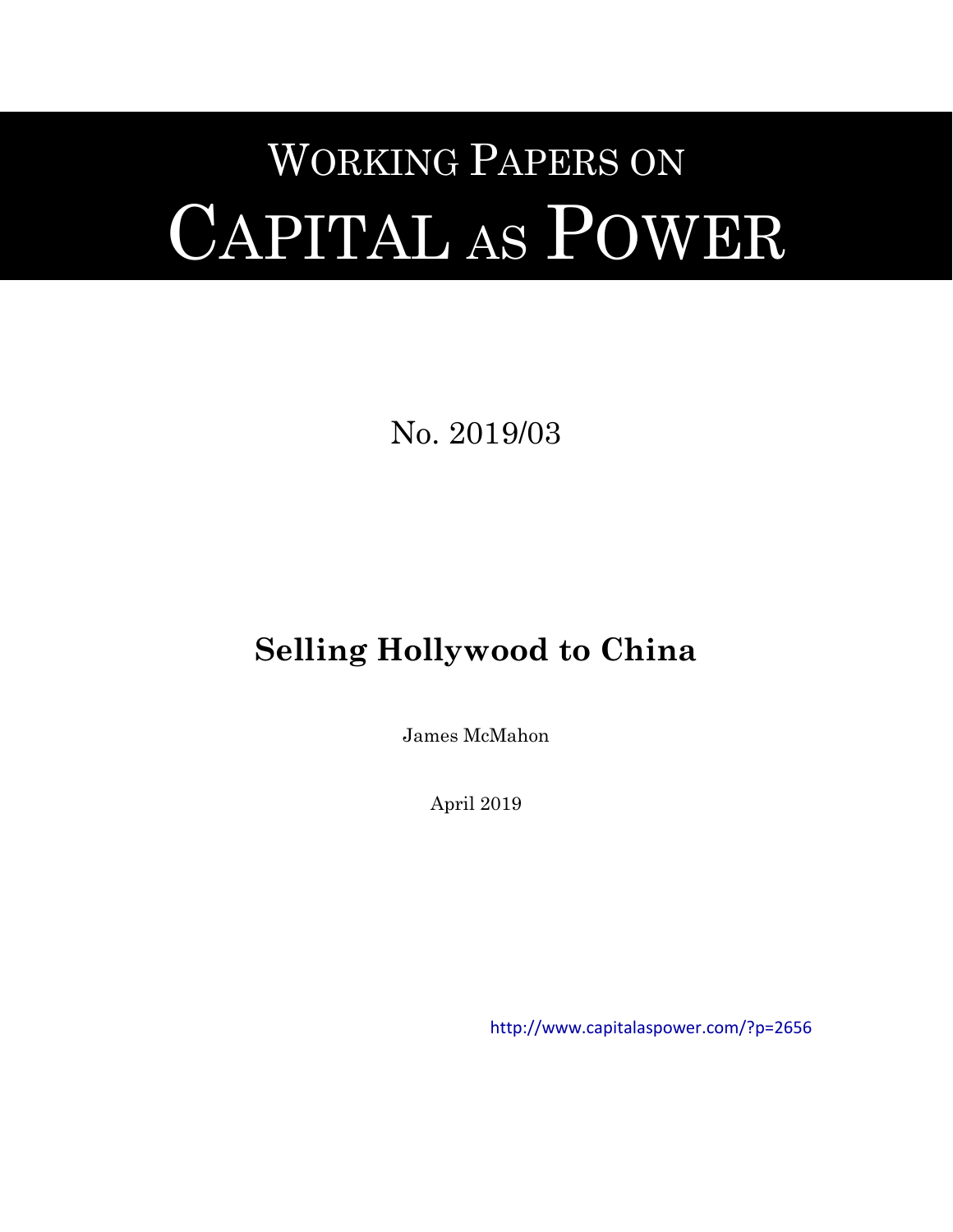# Selling Hollywood to China

#### James McMahon

15th April 2019

**Working Paper.** Do not cite without author's permission. Contact author at [james.mcmahon@utoronto.ca.](mailto:james.mcmahon@utoronto.ca)

#### **Abstract**

From the 1980s to the present, Hollywood's major distributors have been able to redistribute U.S. theatrical attendance to the advantage of their biggest blockbusters and franchises. At the global scale and during the same period, Hollywood has been leveraging U.S. foreign power to break ground in countries that have historically protected and supported their domestic film culture. For example, Hollywood's major distributors have increased their power in such countries as Mexico, Canada, Australia and South Korea [\(Jin](#page-20-0), [2011\)](#page-20-0). This paper will analyze a pertinent "test case" for Hollywood's global power: China and its film market. Not only does China have a film-quota policy that restricts the number of theatrical releases that have a foreign distributor (*∼*20 to 34 films per year), the Communist Party has also nurtured a Chinese film business that has steady film releases and its own movie star system. Theoretically, China would be a prime example of a film market that would need to be opened with the assistance of the U.S. government. Empirically, however, the case of Chinese cinema might be a curious exception; we can investigate how a political economic strategy rooted in explicit power is reaching a limit. Hollywood is, potentially without any other option, taking a more friendly, collaborative approach with China's censorship rules and its quota and film-production laws.

# **1 Introduction**

Hollywood has recently been working hard to sell itself to China. The international cut of *X-Men: Days of Future Past* included lengthier scenes set in Hong Kong. *Skyfall*, the 2012 James Bond film, has an action sequence in Shanghai. *Looper* also has a significant scene in Shanghai, but in the original script this scene was meant to be filmed in Paris. The change to Shanghai was one of the conditions of China's DMG Entertainment, who invested in the production of *Looper* [\(O'Connor & Armstrong](#page-20-1), [2015](#page-20-1), p.10). DMG Entertainment was also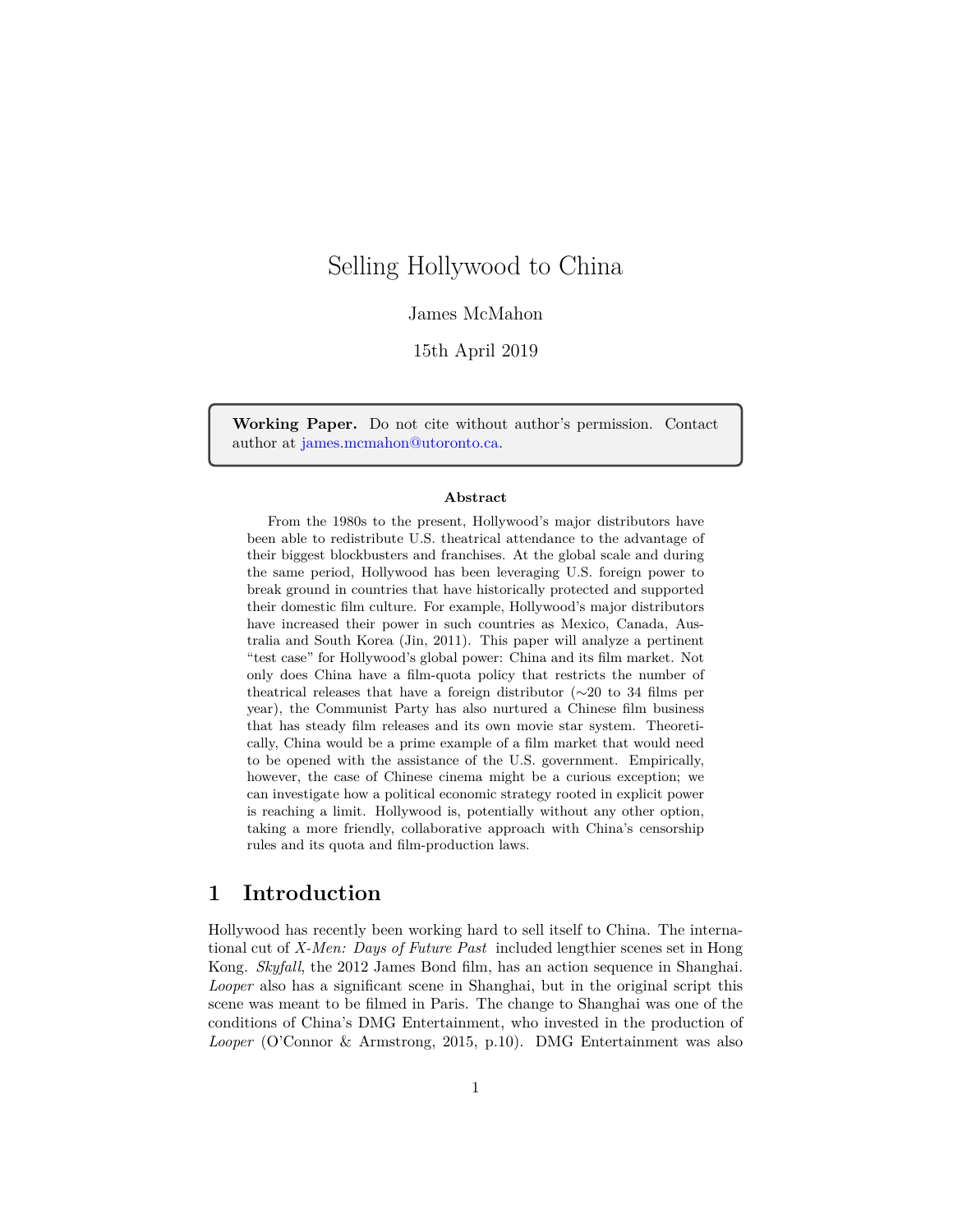able to partner with Disney for the Chinese release of *Iron Man 3*. The Chinese release of this Marvel blockbuster contained an extra side-story that was exhibited in no other country. This side-story breaks from the main plot and has Tony Stark (a.k.a, Iron Man) travel to China to undergo heart surgery. Tony Stark's surgeon, Dr. Wu (played by Chinese star Wang Xueqi), is given screentime that involves placing a phone call to Stark's A.I. assistant J.A.R.V.I.S., having a conversation with another doctor (played by Fan Bingbing), and pouring a glass of Chinese-brand milk in an advertisement-like shot [\(Daniel](#page-19-0), [2013;](#page-19-0) [Langfitt,](#page-20-2) [2015;](#page-20-2) [Tsui](#page-21-0), [2013](#page-21-0)).

Examples of Hollywood trying to appeal to the Chinese film market are interesting but perhaps not very surprising. Hollywood's success in China could be key to growing the theatrical revenues of its biggest blockbusters and to helping the media strategies of its parent conglomerates. The 2016 *Theatrical Market Statistics* report, published annually by the Motion Picture Association of America (M.P.A.A.), opens with statistics on the international box-office and lists China as the largest box-office market outside of the United States (US\$ 6.6 billion). $<sup>1</sup>$  $<sup>1</sup>$  $<sup>1</sup>$ </sup>

Hollywood's ambitions make sense, but its recent push into the Chinese film market is more complicated than it first appears. In fact, the Chinese film market is a pertinent "test case" for Hollywood's global power. Not only does China have a film quota policy that restricts the number of theatrical releases that have a foreign distributor (*∼*20 to 34 films per year), the Communist Party has helped the Chinese film business grow to have steady film releases and its own movie star system. These circumstances have made it more difficult for Hollywood to dominate in China, a country with a movie-going public that is estimated to be over two hundred million people [\(Curtin](#page-19-1), [2007](#page-19-1)). Moreover, the pressure of the M.P.A.A. and the diplomacy of the U.S. government has not been as effective as it has been in other countries ([Jin](#page-20-0), [2011;](#page-20-0) [Trumpbour](#page-21-1), [2008\)](#page-21-1).

Thus, the case of China cinema might be a curious exception to how Hollywood behaves as a global enterprise, whereby its biggest blockbusters dominate foreign markets and suffocate national film production. Thus, we can investigate how a political economic strategy rooted in explicit power is reaching a limit. Hollywood is, potentially without any other option, taking a more friendly, collaborative approach with China's censorship rules and its quota and film production laws.

### **2 The Obstacles in Hollywood's Way**

The place of Hollywood cinema in our conceptions of mass culture makes it difficult to think that Hollywood's major studios sometimes struggle for the dollars of moviegoers. But, like any other business enterprise, Hollywood experiences financial ups and downs, which can be investigated empirically. For instance, in the U.S. domestic market, the period from 1980 to the present has been one

<span id="page-2-0"></span><sup>1</sup> After China there are the box-office markets of Japan (US\$ 2.0 billion), India (US\$ 1.9 billion) and the U.K. (US\$ 1.7 billion) ([MPAA](#page-20-3), [2016](#page-20-3)).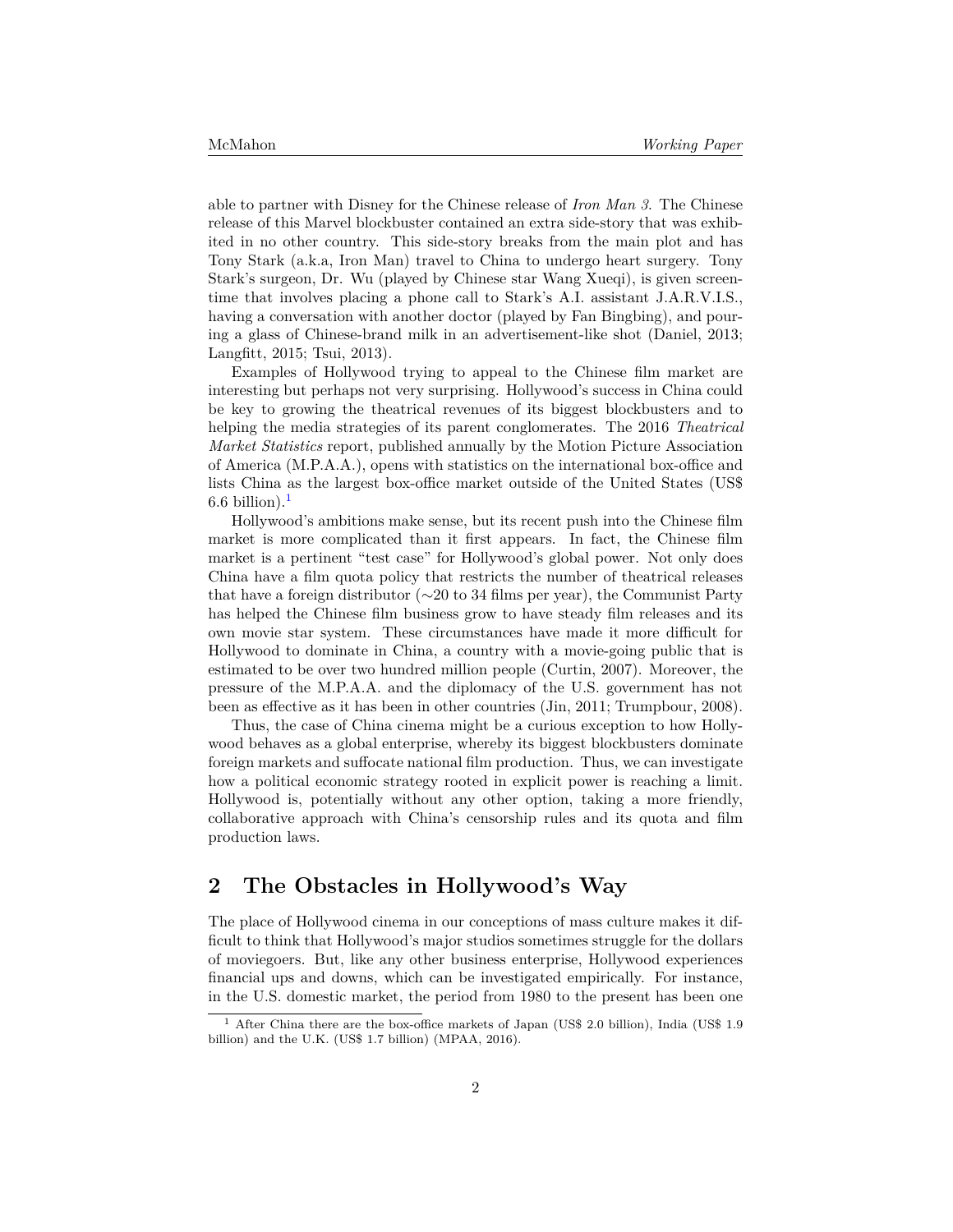of the best periods for Hollywood's major distributors, who strengthened their grip over the North American theatrical market.<sup>[2](#page-3-0)</sup> Much of this recent success has been due to the effect of blockbusters on the overall distribution of theatrical revenues and opening-theatre sizes. Partly because Americans are not seeing more films per year, the major studios have increased the opening-theatre size of its biggest films to better the chances of Americans saving their "theatre dollars" for the widest-released films ([McMahon](#page-20-4), [2018](#page-20-4)).

At the international scale, contemporary Hollywood has been leveraging U.S. foreign power to make its biggest stars and films global phenomenons, particularly in countries that do not have the tools to protect or support their own domestic film culture. Through both the U.S. government's opposition to the U.N.E.S.C.O. convention, which aims to "protect and promote the diversity of cultural expressions," and the free-trade agreements that remove barriers to American film production, Hollywood major distributors have found politicaleconomic opportunities to dominate the markets of such countries as Mexico, Canada, Australia and South Korea [\(Jin,](#page-20-0) [2011\)](#page-20-0).

In the case of selling its cinema to China, Hollywood has not had the same opportunity to establish dominance. Hollywood has made entry into the Chinese theatrical market, but *gains* to its size and strategic position in China have only come incrementally, often through pressure from the U.S. State Department. The following subsections outline two key ways the Chinese State is still protecting its own market from Hollywood domination. *Quota policies* and *state censorship* do not keep Hollywood out of China completely, but they control and limit the ways foreign film producers and distributors can make money in China. These "obstacles" in Hollywood's way have also been giving China the time and space to build a blockbuster-heavy film industry of its own.

#### **2.1 Quota policies**

Quota policies can protect domestic cultural production by setting limits to the import of foreign cultural products. They also can restrict how much foreign investment can be involved in domestic cultural production. China is using quota policies in these two ways. Consequently, Hollywood has access to Chinese audiences but not in an environment where the biggest American studios are primarily in control.

As of 2018, China allows, per year, 34 imported films to have revenue-sharing deals between Chinese and foreign distributors. This number of 34 is the sum of two "types." China agreed to 20 film imports per year when it rejoined the WTO in 2001 [\(Su](#page-20-5), [2011](#page-20-5)). An additional fourteen "enhanced format" revenuesharing films (i.e., 3D) do not count towards this 20-film commitment, as was agreed by the United States and China in 2012 [\(U.S. Department of State,](#page-21-2) [2012\)](#page-21-2). A revenue-sharing deal must go through a Chinese distributor that holds a state-sanctioned import license. The Chinese distributor in this deal, who is

<span id="page-3-0"></span> $^2$  For an analysis of how the wide-release strategy, in combination with the blockbuster style and the high concept standard, enabled the major distributors to lower their systemic risk, see [McMahon](#page-20-4) [\(2018](#page-20-4)).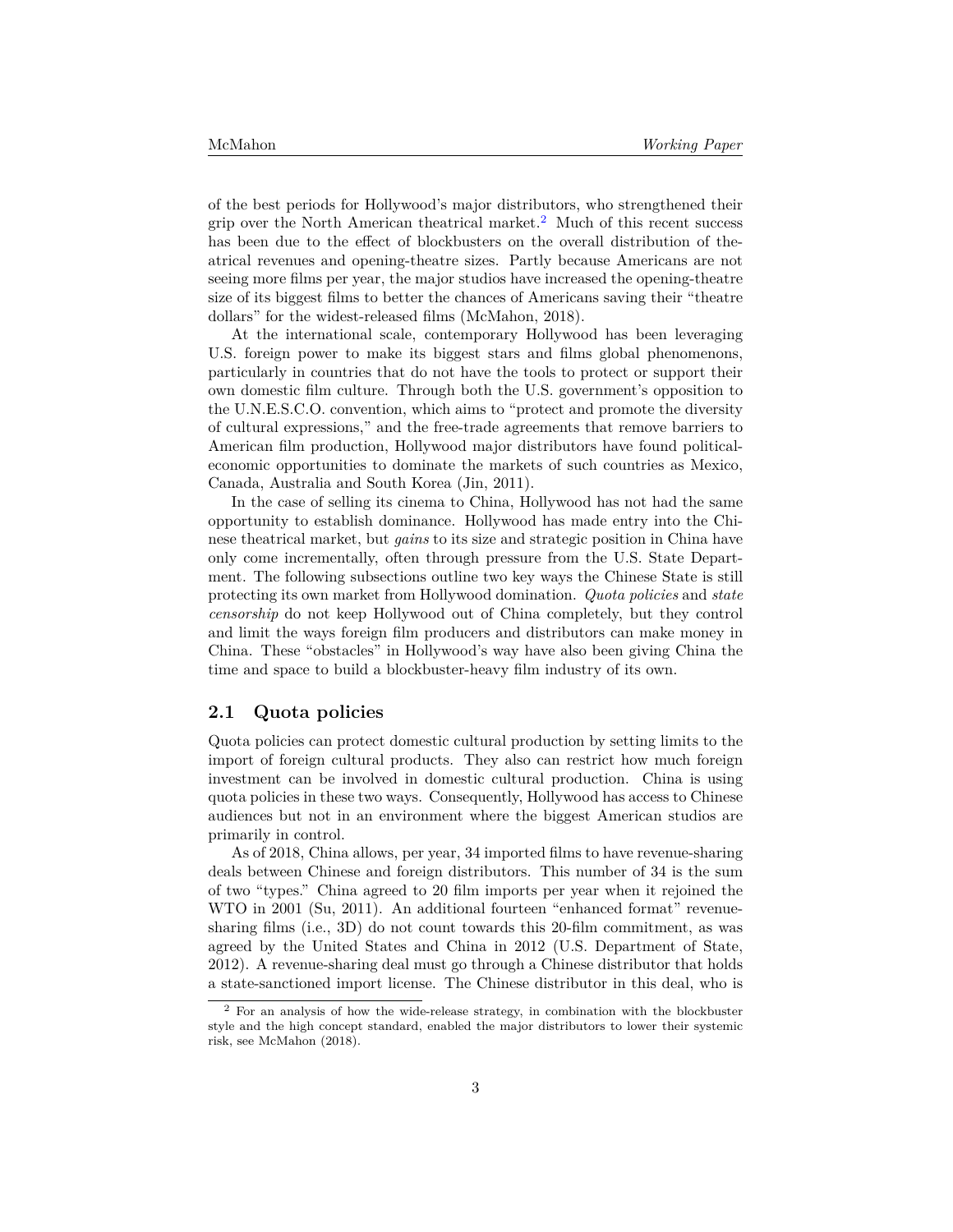almost always the China Film Group ([O'Connor & Armstrong,](#page-20-1) [2015;](#page-20-1) [Yeh &](#page-21-3) [Davis](#page-21-3), [2008](#page-21-3)), has a percent share of the imported film's gross revenues.

The current allowance of 34 imported films evolved from Chinese cultural policy that began in 1994, when China introduced a new revenue-sharing system for film imports. The first film to be imported through this system was Warner Bros.' *The Fugitive*. From 1994 to 2001, China only allowed ten revenue-sharing imports per year. While this limit was restrictive, the handful of Hollywood films that were imported during this period did quite well; they were sometimes able to collectively claim as much as 70 percent of China's box-office revenues per year ([Su,](#page-20-5) [2011\)](#page-20-5). The first version of the film import system produced debates in China's academic and cultural circles about the benefits of China welcoming Hollywood imports. Some film critics, professors and journalists were not concerned that the majority of theatrical attendance was going to American films. These commentators envisioned Hollywood being able to lift Chinese movie attendance overall, foster cultural liberalism and boost the creative output of Chinese film production. The argument against Hollywood's presence in Chinese theatres often claimed that an influx of Hollywood films would promote American individualism, tell superficial stories or fail to admit that there were social problems in the West. Critics of Hollywood's influence, such as Li Yiming, Zheng Dongtian and Dai Jinhua, also argued that it was naive to think that China's film industry could be lifted on the wings of Hollywood imports; the growing influence of American-style of cinema would weaken the opportunities for Chinese filmmakers to create a distinct national cinema ([Su,](#page-20-5) [2011\)](#page-20-5).

When China joined the W.T.O. in 2001, the quota limit was doubled, from 10 to 20 films per year ([Su,](#page-21-4) [2014\)](#page-21-4). For those who were openly critical of Hollywood's growing popularity with Chinese moviegoers, this doubling would clearly have appeared as a bad sign for the future of Chinese cinema ([Su,](#page-20-5) [2011\)](#page-20-5). However, from a perspective that can analyze what happened after China's W.T.O. entry, we can see how the C.C.P. put Chinese cinema in a stronger position in the 2000s, despite the increase in foreign imports per year. In the years before China's W.T.O. entry, the Chinese government often funded and promoted the strictly-domestic production of "Main Melody" films (*zhuxuanlu*), which were meant to promote "patriotism, socialism and collectivism" ([Su,](#page-21-4) [2014\)](#page-21-4). "Main Melody" films continued to be produced from the year 2000 onwards, but in the 1990s the total output of Chinese film production was low, and this forced these films to be some of the only domestic alternatives to Hollywood imports. "Main Melody" films were not the best alternatives to glossy entertainment, as they were of much lower production quality than the Hollywood blockbusters of the late 1990s ([Wang,](#page-21-5) [2007\)](#page-21-5).

As summarized by [Yeh and Davis](#page-21-3) ([2008\)](#page-21-3), state policy after 2000 created opportunities for China to use Hollywood as a "a financial and institutional instrument" [\(Yeh & Davis](#page-21-3), [2008](#page-21-3), 40). Changes to cultural policy allowed foreign investors to fund Chinese film projects, as long as the investor group partnered with one of China's state-owned studios [\(Su](#page-21-4), [2014\)](#page-21-4). The biggest and most influential state-owned studio is China Film Group. China Film Group is a horizontal and vertical consolidation of technical studios and the China Film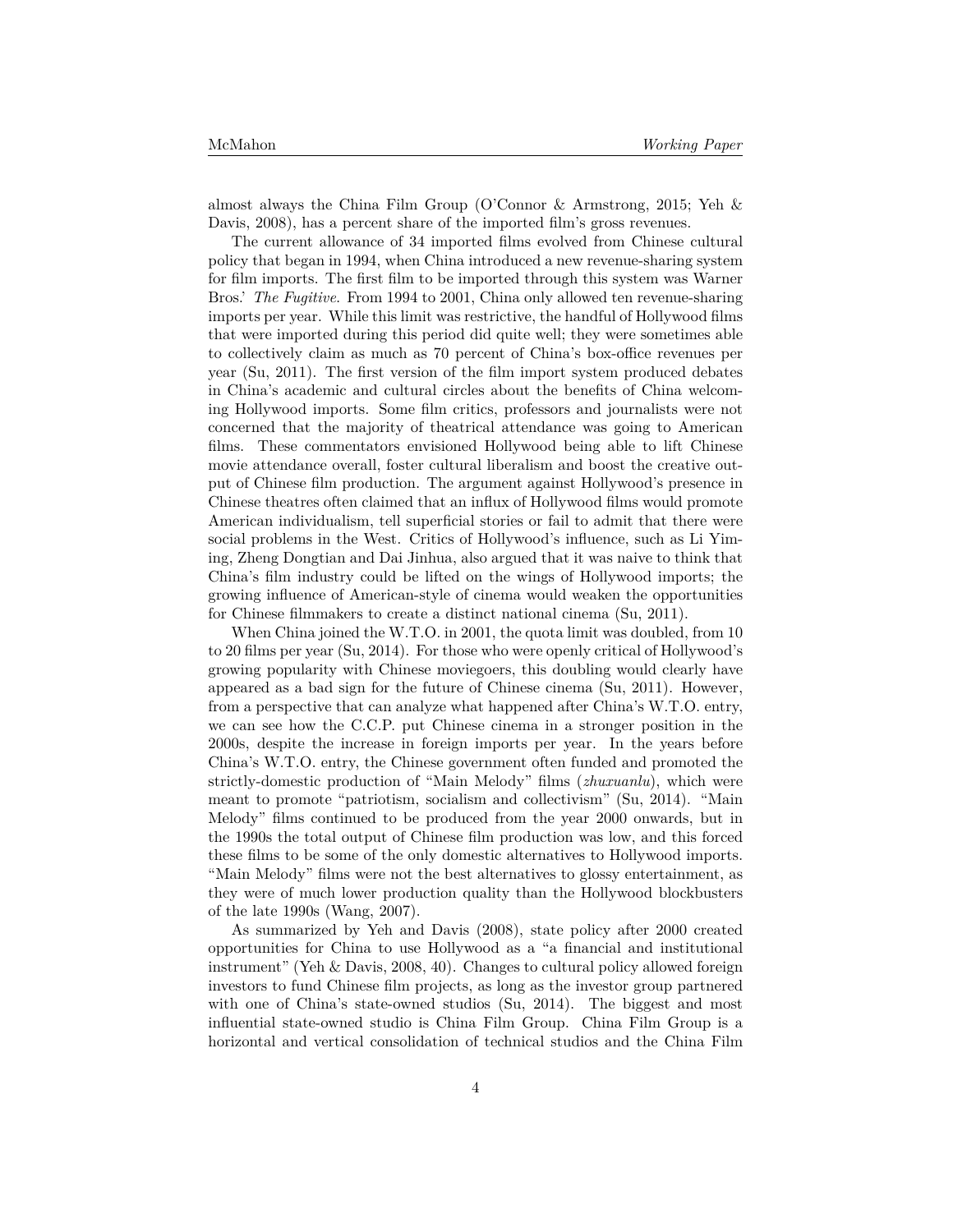Corporation. The benefit of this consolidation was that China Film Group's corporate structure updated its production system for creating blockbusters, which are more expensive to produce and that rely on state-of-the-art equipment ([Yeh & Davis,](#page-21-3) [2008\)](#page-21-3).

Foreign interests in Chinese cinema can offer capital and technical know-how, but the Chinese state has also made it clear that it sets the terms to foreign partnerships with its domestic film business ([Su,](#page-21-4) [2014](#page-21-4)). During the first years of the 2000s, China allowed foreign shares of investment in film production to reach 49 percent, and allowed theatre ownership in major cities to go as high as 75 percent. In 2005, China's Ministry of Culture and other ministries issued an edict that pulled foreign ownership in theatres down to 49 percent. This edict also stated that Chinese investors must play the leading role in all joint venture projects ([Su](#page-21-4), [2014\)](#page-21-4). "Leading role," according to a U.S.-China Economic and Security Review Commission report, can mean "having at least one scene shot in China, casting at least one Chinese actor … and, in general, illustrating "positive" Chinese elements" [\(O'Connor & Armstrong](#page-20-1), [2015](#page-20-1), 8).

There is empirical evidence to suggest that strong protectionism gave China's film industry the time and space to increase the quantity and quality of nationallyproduced films. Figure [1](#page-6-0) presents the number of films produced in China per year; where data is missing, estimates are made through linear trends (see note in Figure [1](#page-6-0)). As was stated above, China's output in the 1990s was averaging below one hundred films per year. By contrast, China produced 140 films in 2003 and 411 national films in 2007. This output kept increasing, putting China firmly in Diana Crane's category of "super-producer"<sup>[3](#page-5-0)</sup> ([Crane,](#page-19-2) [2014\)](#page-19-2). In 2013, for example, a total of 638 films were produced by the Chinese film industry. Just as importantly, some of the newer films were of much higher production *quality* and, when needed, their stories could be told with better film technology and special effects. A key reason for this jump in quality was that Chinese producers and directors could partner with American studios and gain access to filmmaking techniques that were responsible for the glossy style of Hollywood blockbusters [\(Fraser,](#page-19-3) [2015;](#page-19-3) [O'Connor & Armstrong,](#page-20-1) [2015\)](#page-20-1).

To estimate the qualitative power of nationally-produced films we can measure how many times nationally-produced films become some of the most wellattended films in a domestic market. Strong attendance is not a simple measure of aesthetic quality, but it is a form of qualitative power. Nationally-produced films that can rise to, for instance, the top ten grossing films per year have found ways to win popularity over Hollywood's big-budget releases. China's protectionist policies would give its nationally-produced films some advantages in this competition, but it is unlikely that policies can fight the sparkle and glamor of Hollywood alone. In fact, there are many countries that have strong domestic film industries but that are still unable to get nationally-produced films to become some of the top ten grossing films per year. For example, take three countries that [Crane](#page-19-2) ([2014\)](#page-19-2) would categorize as being major producers

<span id="page-5-0"></span><sup>3</sup> Crane uses data from 2009 to group countries into four categories: super producers (> 400 films); major producers ( $> 100$  and  $< 401$ ); medium producers ( $> 51$  and  $< 101$ ); and, minor producers  $(> 25 \text{ and } < 51)$  ([Crane,](#page-19-2) [2014](#page-19-2)).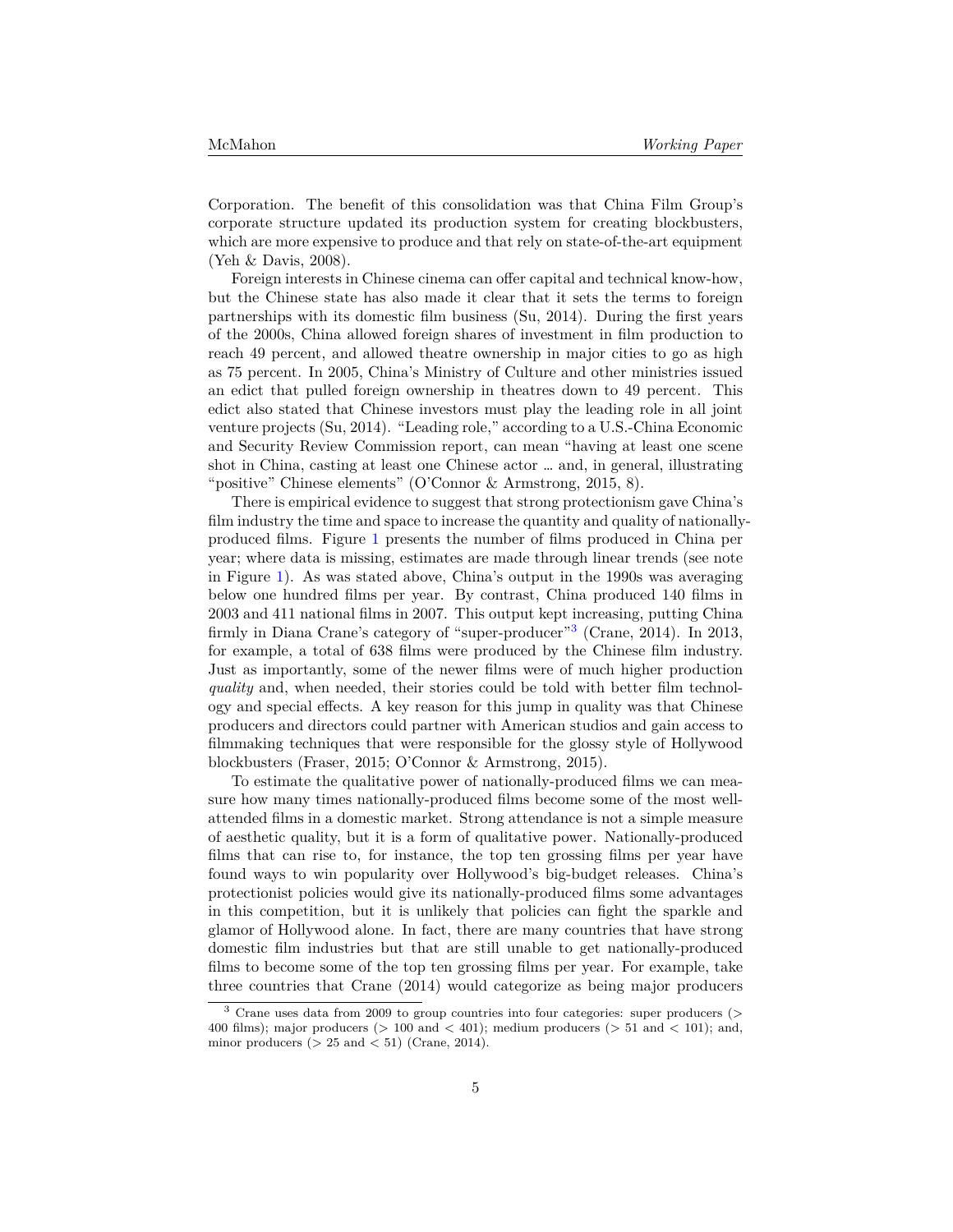<span id="page-6-0"></span>

**Figure 1:** *Chinese Film Production, 1980-2015*

Note: Missing data for China film releases (1971-1973, 1978-1979, 1981-1983, 1988-1989, 1991-1993, 1998) are interpolated as linear trends between adjacent observations.

Sources: Screen Digest for the film releases of China 1970, 1974-1970, 1980, 1984- 1987, 1990, 1994-1997, and 1999-2006; UNESCO UIS Statistics [data.uis.unesco.org](http://data.uis.unesco.org/) for 2007-2015.

 $(> 100 \text{ and } < 400 \text{ per year})$ : South Korea, Italy, and Spain. They are similar in annual output but dissimilar in their ability to compete against the glamour of Hollywood blockbusters. The average number of Hollywood films in the country's top ten box-office revenues (in parenthesis), from 2005 - 2015, are: South Korea (3.4), Italy (6.7), and Spain (8.5).

Figure [2](#page-7-0) shows the average number of Hollywood films that compose the annual top ten box-office revenues of countries around the world, from 2005 to 2015. The darker the shade, the greater the average number of Hollywood films to have placed in the country's box-office top ten (data is unavailable for countries in white). For parts of the globe, such as Latin and South America, Australia and parts of Europe, the facts match our common ideas of Hollywood being a *global* cultural power. Yet interestingly, there are many countries, from Turkey to Japan, where Hollywood has had a weaker presence at the top. China is one of these countries where Hollywood is relatively weaker (an average of 5.1 Hollywood films in the country's top ten).

#### **2.2 State censorship**

China is not the only country to ban films for their content or demand that some go through edits and cuts before being approved for exhibition, but China might be distinguished for its ability to wield state censorship with such strength that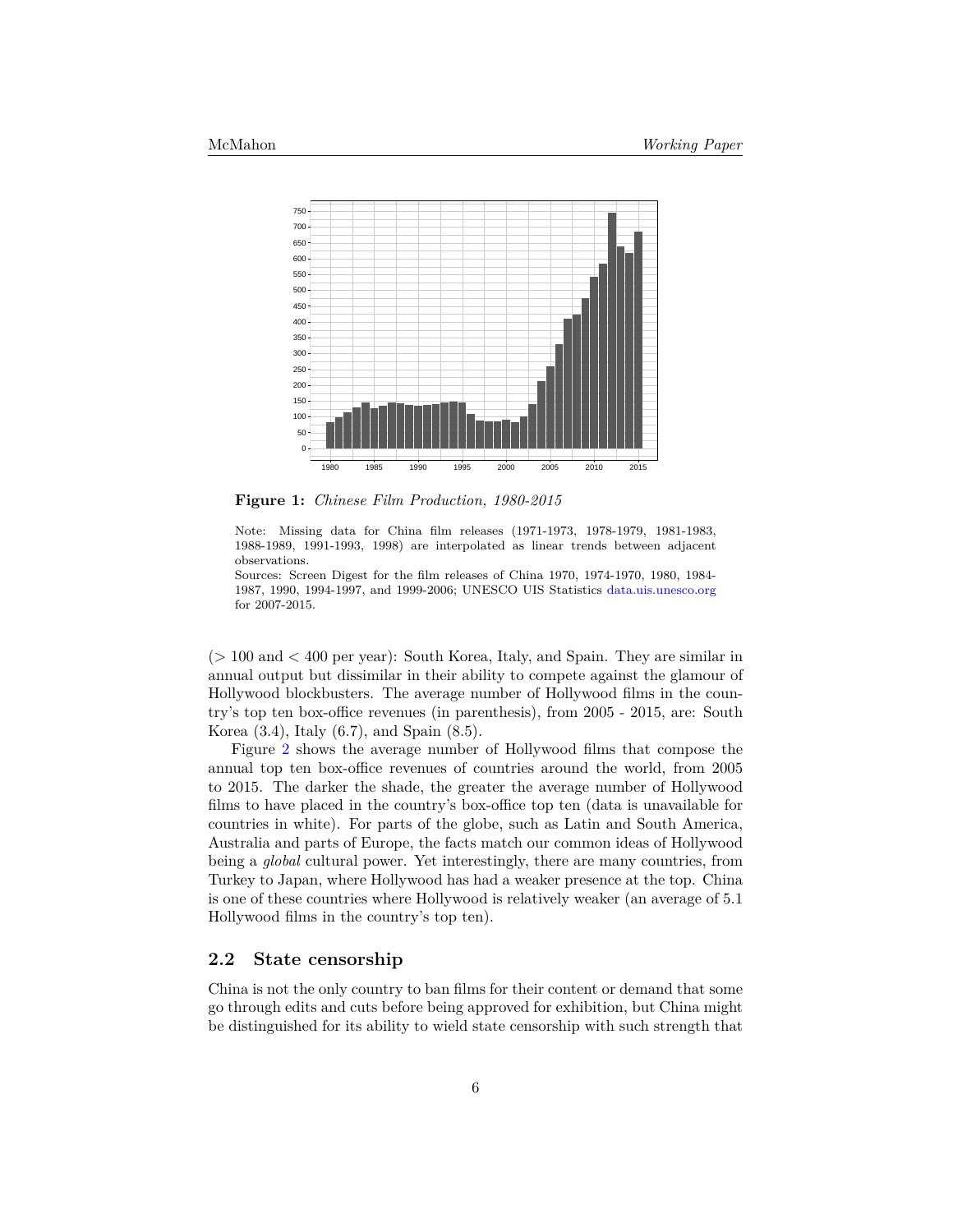<span id="page-7-0"></span>

**Figure 2:** *Hollywood's Box-Office Share, 2005-2015: Average number of Hollywood films in Top-Ten Box-Office Revenues per National Market*

Source: U.N.E.S.C.O. U.I.S. Statistics [\(data.uis.unesco.org\)](http://data.uis.unesco.org/) for 2005-2015.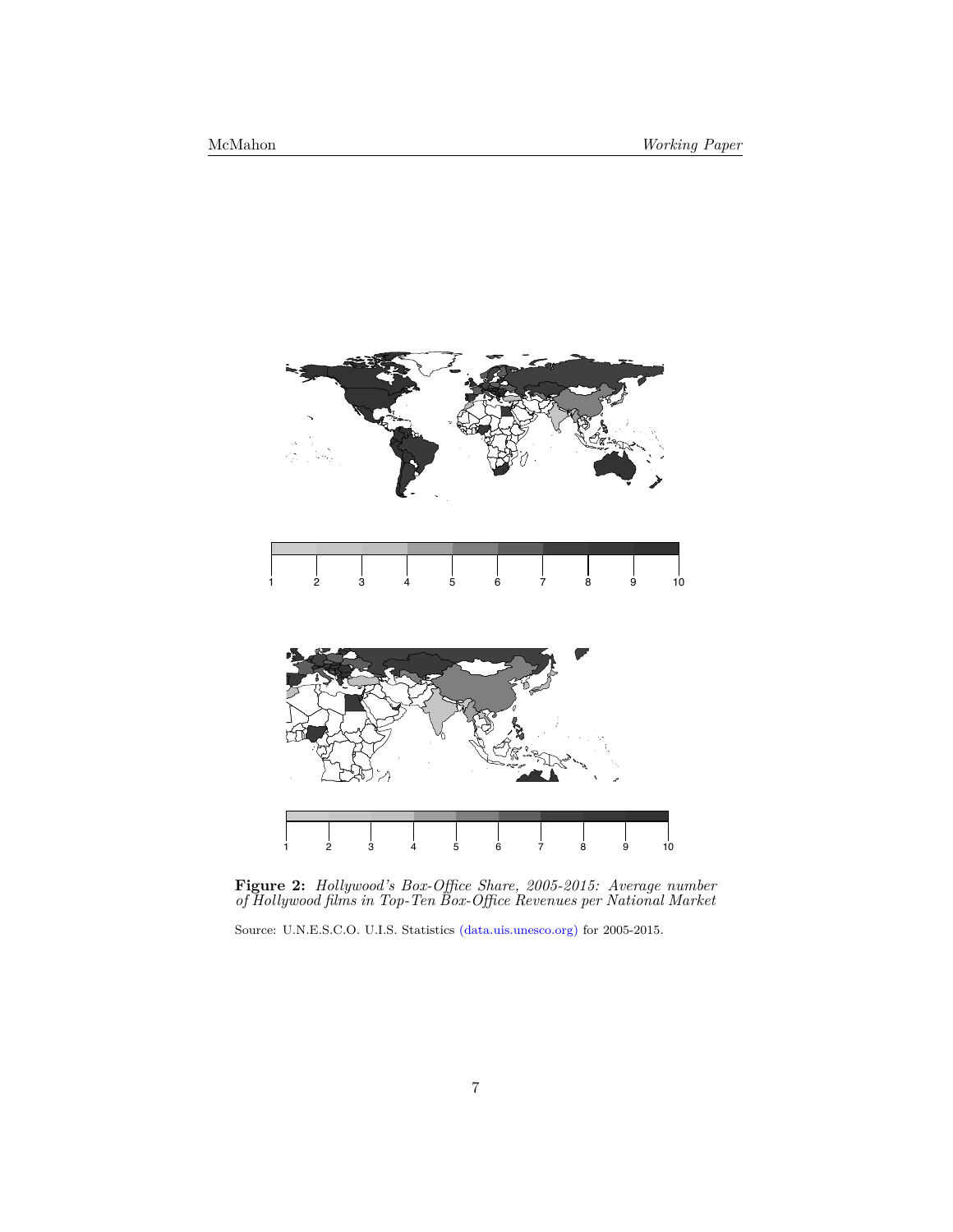it can weaken Hollywood's financial power. As was established above, China is not trying to close its film market to Hollywood entirely, especially since joining the W.T.O.. Nevertheless, China shows no signs of removing state censorship from its toolbox, even at the cost of straining its relationship with the United States.

From the mouths of the C.C.P., government censorship of cinema in China is rationalized in nationalist language. This rationalization started in the early years of the People's Republic, when all film studios in China were nationalized and cinema was treated as a cultural product that could support broader social processes with "propaganda and thought work" (*xuanchuan sixiang gongzuo*). During this period, the film bureau responsible for overseeing the form and content of Chinese film production promoted the aesthetic of socialist realism, much like the Soviet Union ([Meyer-Clement](#page-20-6), [2017](#page-20-6)). The style of socialist realism is now out-of-date, especially because China has been opened to Hollywood, but the C.C.P. maintains its interest in what a film shows and says. A film can be entertaining, and even have some of the gloss of a Hollywood film, but approval for exhibition in China must be sought from the State Administration of Press, Publication, Radio, Film and Television (S.A.P.P.R.F.T.).

The standards of the S.A.P.P.R.F.T. require that all films in China, both of domestic and foreign origin, adhere to "the principles of the Chinese Constitution and maintain social morality" ([O'Connor & Armstrong](#page-20-1), [2015,](#page-20-1) 9). These standards are maintained through the prohibition of certain images and scenes that depict

demons or supernaturalism, crime or any other illicit or illegal actions within China's borders, disparagement of the People's Liberation Army and police, and anything that could be perceived as anti-China—including merely damaging Chinese sites or monuments ([O'Connor & Armstrong](#page-20-1), [2015](#page-20-1), 9).

The S.A.P.P.R.F.T. also checks that films are always suitable for a broad group of moviegoers. China does not have a tiered film-rating system that allows moviegoers above certain ages to see theatrical releases with increasing degrees of "adult content." No film can offend the values and tastes of what the Chinese state thinks is a "general audience" [\(Langfitt](#page-20-2), [2015](#page-20-2)).

Incidents of the S.A.P.P.R.F.T. censoring Hollywood films are covered in the Western news media, but coverage can be superficial. News media prefers detailing individual examples to writing a more systematic analysis of what China gains from repeatedly giving Hollywood studios a hard time over this or that scene.<sup>[4](#page-8-0)</sup> Beyond the primary need to obey what is in its own policy, the S.A.P.P.R.F.T. can also use censorship guidelines to throttle the poten-

<span id="page-8-0"></span><sup>4</sup> For the sake of space, examples will not be detailed. Hollywood films that have had difficulty with the SAPPRFT include: the 2010 remake of *The Karate Kid*, *Life of Pi*, *Mission: Impossible III*, *Pixels*, the 2012 remake of *Red Dawn*, and the 2014 of *RoboCop*. For descriptions of what the SAPPRFT objected to in these films and others, see [Baldwin and](#page-19-4) [Cooke](#page-19-4) [\(2015](#page-19-4)); [Cieply and Barnes](#page-19-5) ([2013](#page-19-5)); [Langfitt](#page-20-2) ([2015](#page-20-2)); [O'Connor and Armstrong](#page-20-1) ([2015\)](#page-20-1); [Rosen](#page-20-7) [\(2006](#page-20-7)).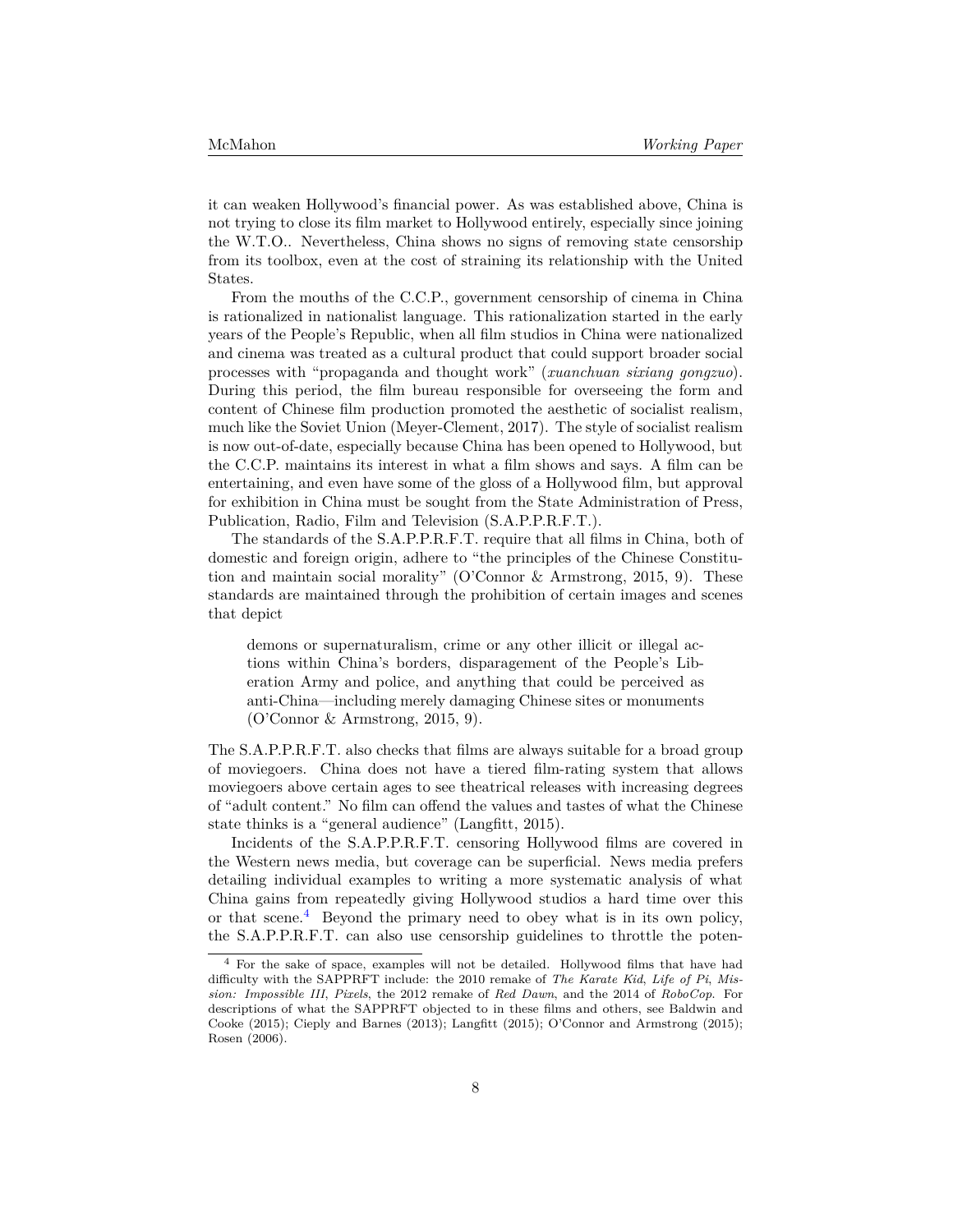tial financial impact of a film that is imported into China. For example, the S.A.P.P.R.F.T. can delay the Chinese release of a Hollywood film by asking for more edits or by taking longer to give final approval. Imported films are already banned from being exhibited during key holiday periods, such as the Lunar New Year, but the U.S.-China Economic and Security Review Commission claims that "manipulating the timing of a foreign film's release is common practice for [the] SAPPRFT" ([O'Connor & Armstrong,](#page-20-1) [2015](#page-20-1), 10). Affecting the timing of Hollywood imports can create situations like what happened to *Minions* and *Pixels*, which were released in Chinese theatres only two days apart. Conversely, less-than-ideal clusters of Hollywood releases advantage Chinese films, which then face less direct competition on their days of release ([O'Connor](#page-20-1) [& Armstrong,](#page-20-1) [2015\)](#page-20-1).

Without open access to the decision-making process of the S.A.P.P.R.F.T., we can only build a proxy to substantiate the claim that the Chinese state can use censorship to throttle the financial impact of Hollywood films. Figure [3](#page-10-0) helps us confirm, with some certainty, that domestic and imported films have an inverse relationship–i.e., domestics are popular when imports are not, and vice versa. Figure [3](#page-10-0) uses gross revenue data and plots each revenue total on the date of the film's release in China. Panel B visualizes the relatively-clean alternations between the releases of domestic and imported films.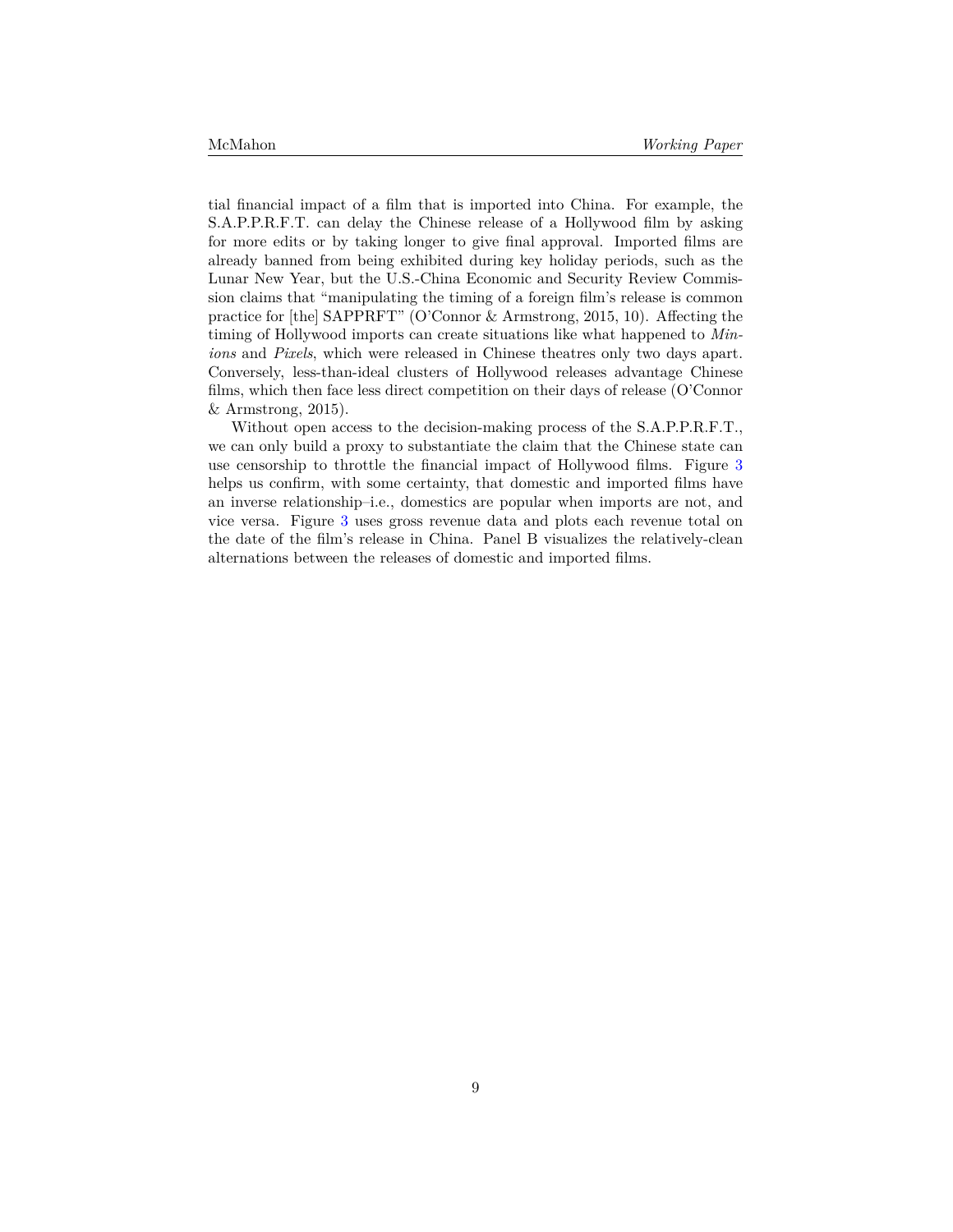<span id="page-10-0"></span>

**Figure 3:** *China's Biggest Theatrical Grosses: 60 Domestics v. 60 Imports*

Note: Import data in Panel B are presented as negative numbers for the purposes of visual clarity. They do not signify costs or net income.

Sources: [cbooo.cn/Alltimedomestic](http://www.cbooo.cn/Alltimedomestic) for overall gross revenues of the top 60 domestic releases and the top 60 foreign releases in China.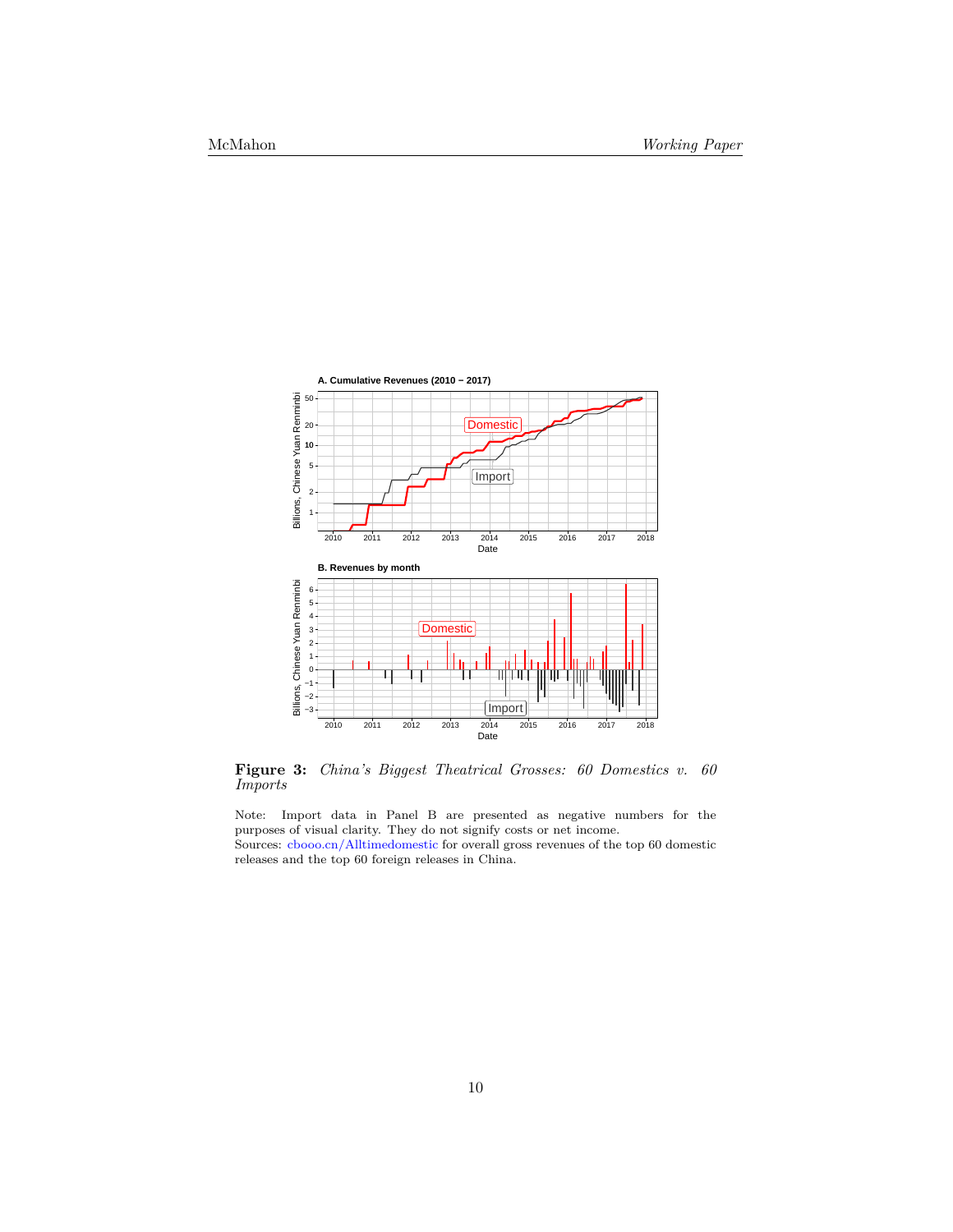### **3 Hollywood's Struggle**

So far we have outlined key political economic obstacles that prevent Hollywood from entering the Chinese market with ease. We can now analyze the significance of China's film market to Hollywood. By making estimates of China's future potential in cinema, we can *theorize* what Hollywood can gain from acquiring a stronger position in this market. We can also *empirically demonstrate* that it is presently difficult for Hollywood's major studios to acquire this stronger position. This forward-looking analysis from the present is important, as it mirrors the forward-looking logic of capitalization, which discounts future expected earnings to present prices [\(Nitzan & Bichler](#page-20-8), [2009](#page-20-8)). Moreover, Hollywood's struggle in China would certainly be a factor in how capitalists weigh their future expectations of global income from Hollywood cinema ([McMahon,](#page-20-9) [2015\)](#page-20-9).

China's theatrical market is big now, but it also has room to grow. When we account for China's massive population, we see the potential for the Chinese theatrical market to multiply in size. Figure [4](#page-12-0) plots the average annual attendance *per capita* of the world's most populous countries. The average is taken from attendance data between the years 2005 and 2015. On account of its population size and the differences in consumerism between its urban and rural regions, China's average consumer is still only seeing less than one theatrical film per year. This movie-going habit is relatively low; China's significance to Hollywood has an opportunity to *multiply* if the country can grow its movie-going culture to the size of countries like Japan, France and the United States.

As a way to speculate about the future trends in the Chinese theatrical market, Figure [5](#page-12-1) visualizes data from a M.P.A.A. report that has theatrical revenue data for groups of Chinese cities. The report uses the "Tier classification system", which uses

variety of population, economic, political and industrial criteria used to distinguish between Tiers. Tier 1 cities are generally defined as Beijing, Shanghai, Tianjin, Chongqing, and Guangzhou. Tier 2 cities tend to be provincial capitals. Tier 3 cities tend to be prefecture capitals. Tier 4 and 5 cities are smaller country cities, with populations of 150,000 or less. [\(Oxford Economics](#page-20-10), [2017](#page-20-10), 8)

The upward trajectory of Chinese box-office revenue might not continue, but if it does, the crucial point is that state control of the Chinese film market has protected national interests up until this point, when Chinese movie businesses are big enough to reap significant future rewards. The China Film Group is a consolidated firm that has technical capacity for large-scale production and wide distribution [\(Yeh & Davis,](#page-21-3) [2008](#page-21-3)). Private film production has been officially legal since 2001 and is contributing to the growth of national film releases ([Meyer-Clement](#page-20-6), [2017\)](#page-20-6). Additionally, some of the biggest Chinese firms, such as Wanda, Baidu, Alibaba and Tencent, have acquired smaller media firms and invested in all sides of cinema, from production facilities to online streaming ([Frater](#page-19-6), [2015](#page-19-6)).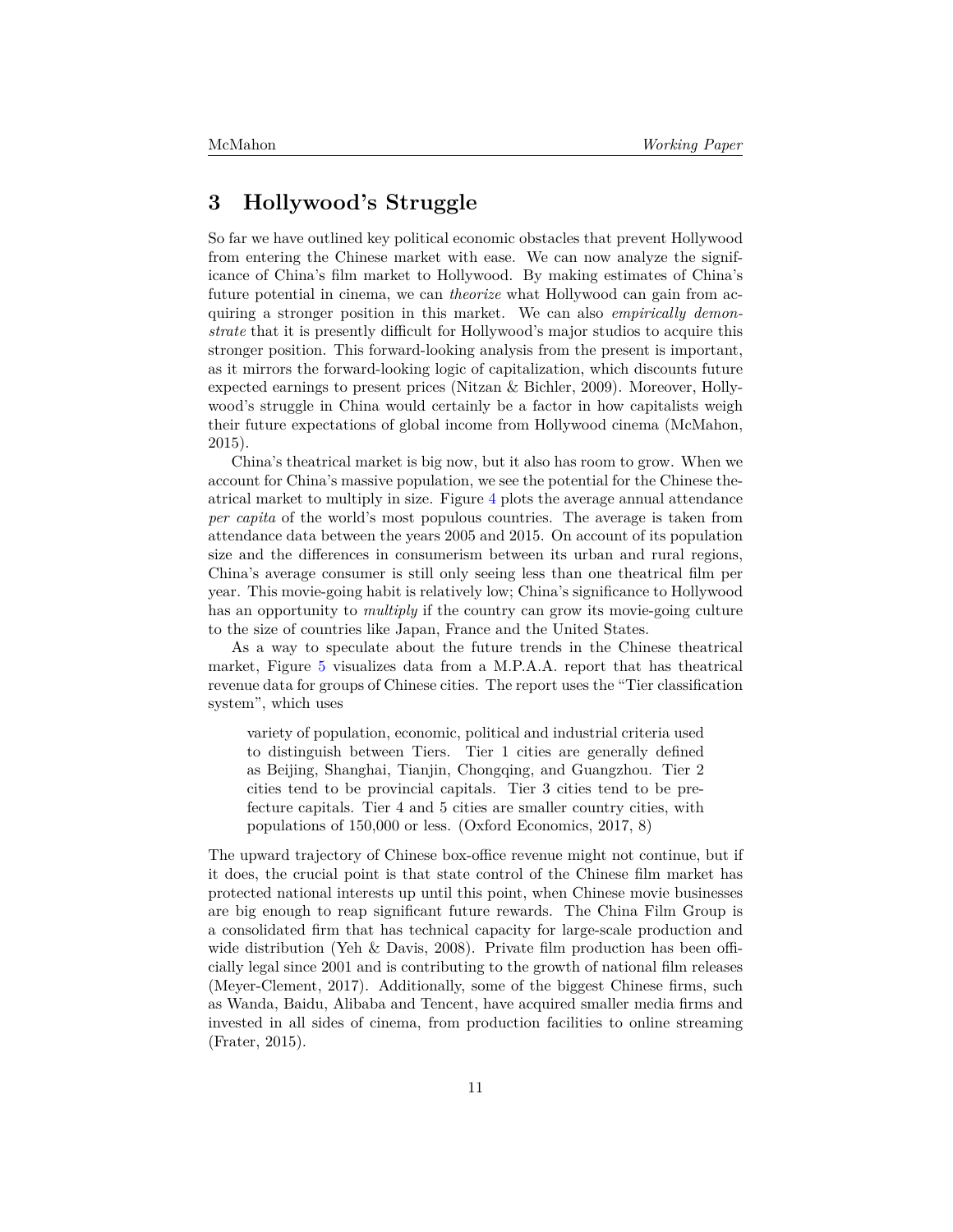<span id="page-12-0"></span>

**Figure 4:** *Average annual attendance per capita, sample of the most populous countries*

Source: U.N.E.S.C.O. U.I.S. Statistics [\(data.uis.unesco.org\)](http://data.uis.unesco.org/) for Annual Attendance Per Capita, 2005 - 2015.

<span id="page-12-1"></span>

**Figure 5:** *Chinese box-office Revenue, by city tier*

Source: [Oxford Economics](#page-20-10) ([2017](#page-20-10))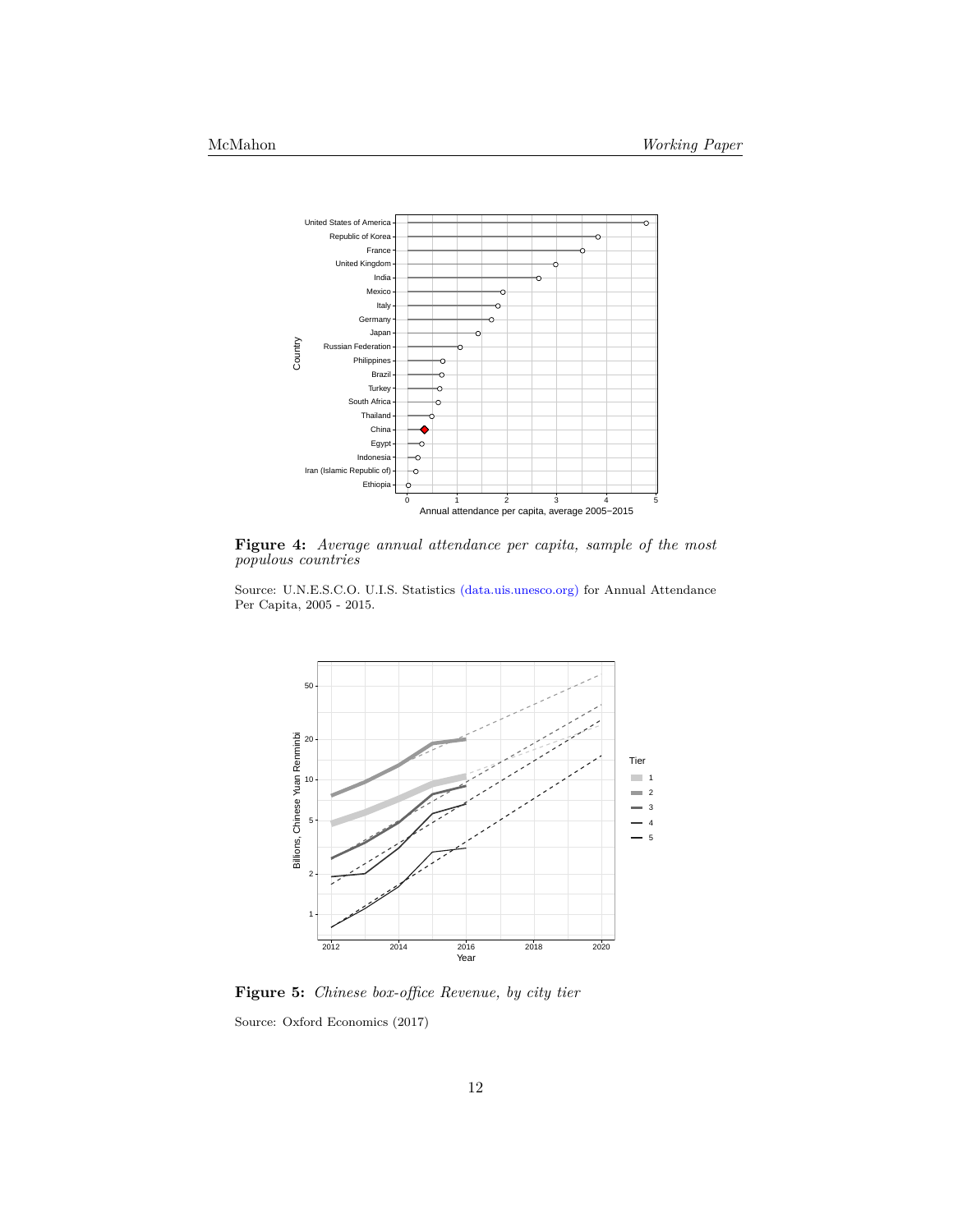When a national competitor is *unable* to fight Hollywood for the top-grossing ranks of its own market, Hollywood is content to have its international strategies mirror its strategy in the United States. In other words, Hollywood's most straightforward strategy is to take what is successful at home and export it abroad [\(Fu & Govindaraju](#page-20-11), [2010\)](#page-20-11). The unattractive situation is when, like in China, Hollywood cannot expand the social order that favours its own interests, whereby its biggest films are at the top of the revenue pyramid and everything else (smaller budget; niche market; independent) is on the bottom. The inability for Hollywood to produce a favourable order in the Chinese market can be seen in two ways: (1) in the levels of total revenues and (2) in the relatively low predictability of American box-office successes having success in China.

To identify the problem with the levels of revenues that Hollywood gains from China, we need to look beyond the performances of individual films, which is a scale that can make Hollywood look strong; films such as *Avatar*, *Zootopia* and *Furious 7* have been smash hits with Chinese moviegoers. A wider perspective shows there is evidence that Hollywood needs to be much more dominant in China, especially if this country has the potential to be a keystone of future international sales. As shown in Figure [6](#page-14-0), Asia's contribution to the international revenues of American motion picture firms has been shrinking. Data is taken from the U.S. Bureau of Economic Analysis (B.E.A.). Panel A shows the annual revenue total of U.S. motion picture sales outside of the United States (referred in the data as "services to foreign persons"). Panel B shows the percent distribution of international revenues across regions. Both panels use the regional categories already set in the B.E.A. data. The category "Africa, Middle East, Asia and Pacific" is huge geographically–and less-than-ideal for focusing on China–but a large majority of the revenues in this category come from Australia, China, Japan and South Korea.

Assuming that Hollywood's major studios are responsible for the majority of American film *exports*, Figure [6](#page-14-0) indicates that international revenues of Hollywood have stagnated for the last ten years. Moreover, Panel B shows that Europe, Hollywood's largest source of international revenues, has been declining since the late 1990s. Just as importantly, it is Latin America that has compensated the most for Europe's declining share after 2005. Canada and Africa, Middle East, Asia and Pacific have smaller total shares after 2005 than they did in the late 1990s.

What is visible in Figure [6](#page-14-0) can be connected to Hollywood's struggle in China, even if the B.E.A. data is too broad to make any *causal* claim. Figure [7](#page-15-0) can help us see relevant contemporary processes. The figure visualizes the international revenues of the "Africa, Middle East, Asia and Pacific" category, but as a rate of change from a 3-year trailing average. The other series (thin line) is the annual output of Chinese film production, also visualized as a rate of change from a 3-year trailing average (absolute numbers are shown in Figure [1\)](#page-6-0). Other factors would certainly have an impact on the rise and fall of Hollywood's international revenues in Asia, but Hollywood's fall is contemporaneous with the rapid growth of China's film production. Moreover, Hollywood's short burst of revenue growth around 2010 is coincident with a Chinese film industry that was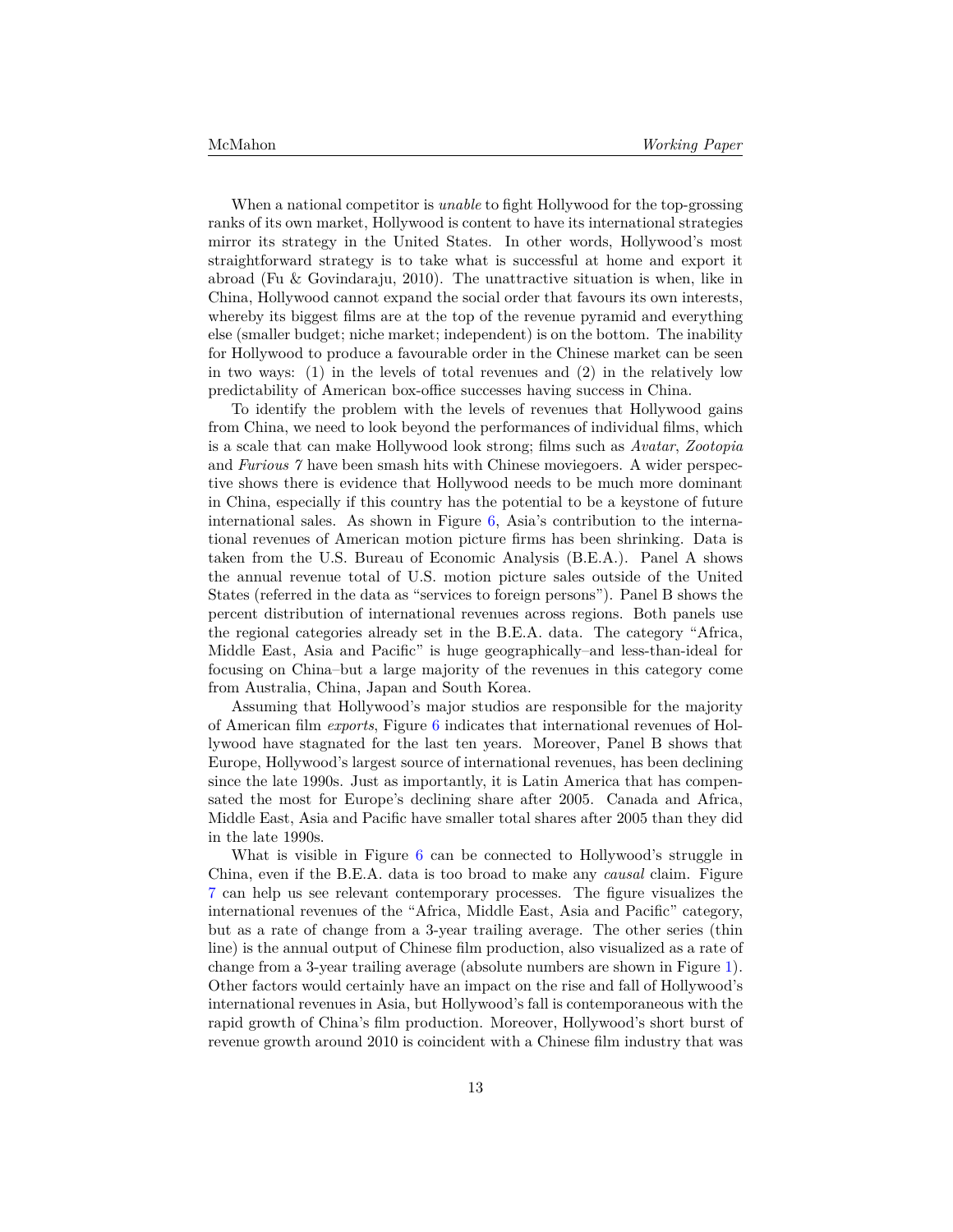<span id="page-14-0"></span>

**Figure 6:** *U.S. Motion Picture Services to Foreign Persons, International Total*

Note: When disaggregated data are available, values for services to foreign persons by U.S. multinational enterprises through their majority owned foreign affiliates are motion picture and video industries. For the years when disaggregated data are unavailable, weighted estimates of the motion picture and video industries are made from the aggregated values of motion picture and sound recording industries. The weight of Middle East, Asia and Pacific (0.85) is the average share of motion picture and video industries, when available.

Sources: B.E.A. International Services data for services to foreign persons by U.S. multinational enterprises through their majority owned foreign affiliates, by industry of affiliate and by country of affiliate.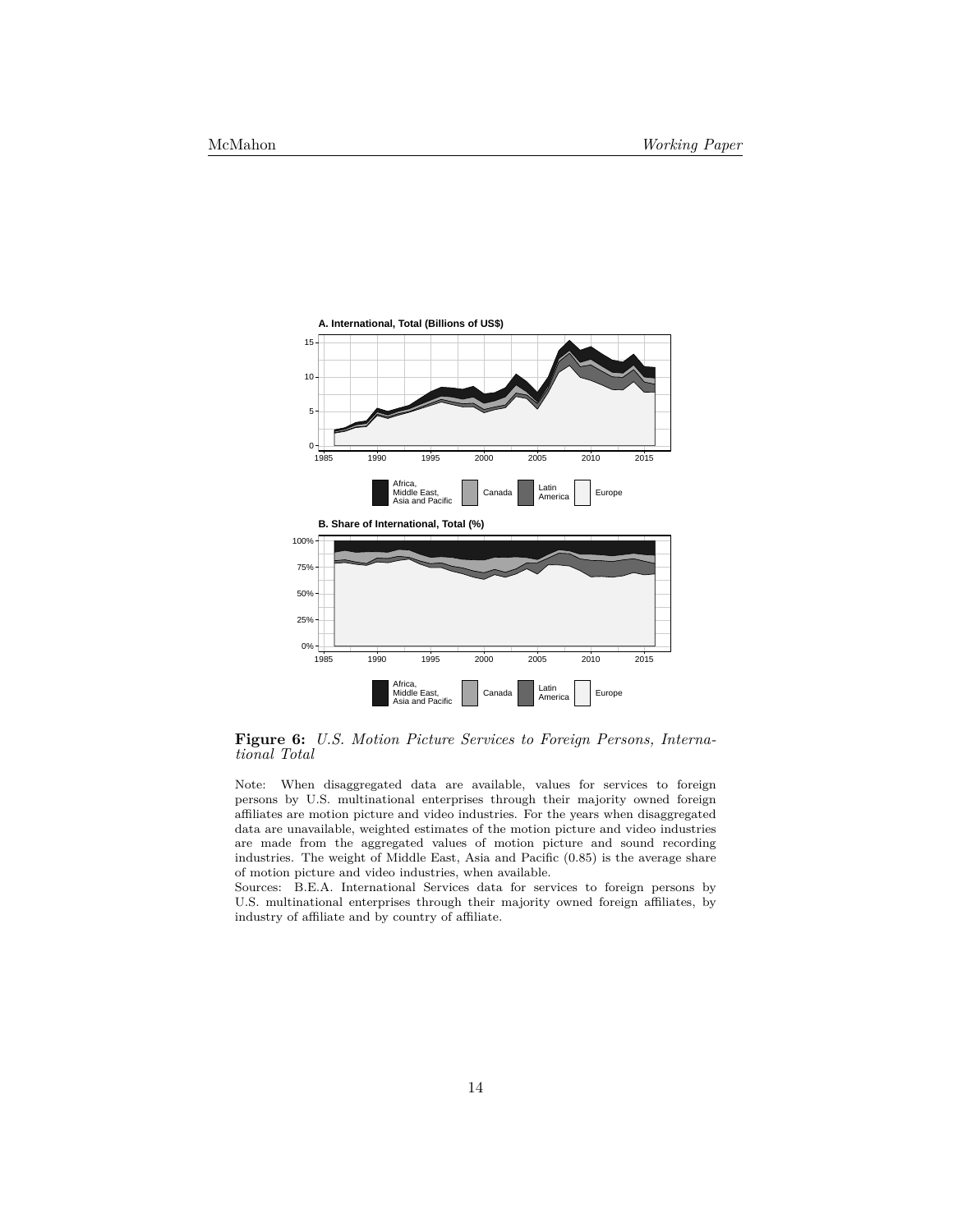<span id="page-15-0"></span>still growing, but not as rapidly.



**Figure 7:** *U.S. Motion Picture Services to Foreign Persons (Africa, Middle East, Asia and Pacific) v. Chinese film production, rates of change*

Note: See note in Figure [6](#page-14-0).

Sources: B.E.A. International Services data for services to foreign persons by U.S. multinational enterprises through their majority owned foreign affiliates, by industry of affiliate and by country of affiliate.

The predictability of how Hollywood films will perform in China is another key factor in Hollywood's struggle. The ideal situation for Hollywood would be a state of low risk, whereby confident estimates about future streams of income reduce the uncertainty about aesthetic decisions and distribution strategies [\(McMahon,](#page-20-9) [2015;](#page-20-9) [Nitzan & Bichler](#page-20-8), [2009](#page-20-8); [Wasko](#page-21-6), [2008](#page-21-6)). Some of my past research on risk has used data on the number of opening theatres per film as a proxy to measure the risk perceptions of Hollywood. Opening-theatre data can function as a proxy because each commitment to the size of a film's theatrical release is, essentially, an expectation about its future revenues. To release in many or few theatres, or to exhibit nation-wide or start in select cities–these are just some of the choices that must be decided well before opening night, before any revenue dollars start flowing. Without reliable opening-theatre data for the Chinese film market, we can use American opening-theatre indirectly. In the contemporary period, Hollywood has been enjoying a period of low risk in the American market. An important consequence of this low risk is that there is a strong correlation between a film's revenue rank (*n*th place in largest gross revenues) and its rank in the largest number of opening theatres (*n*th place in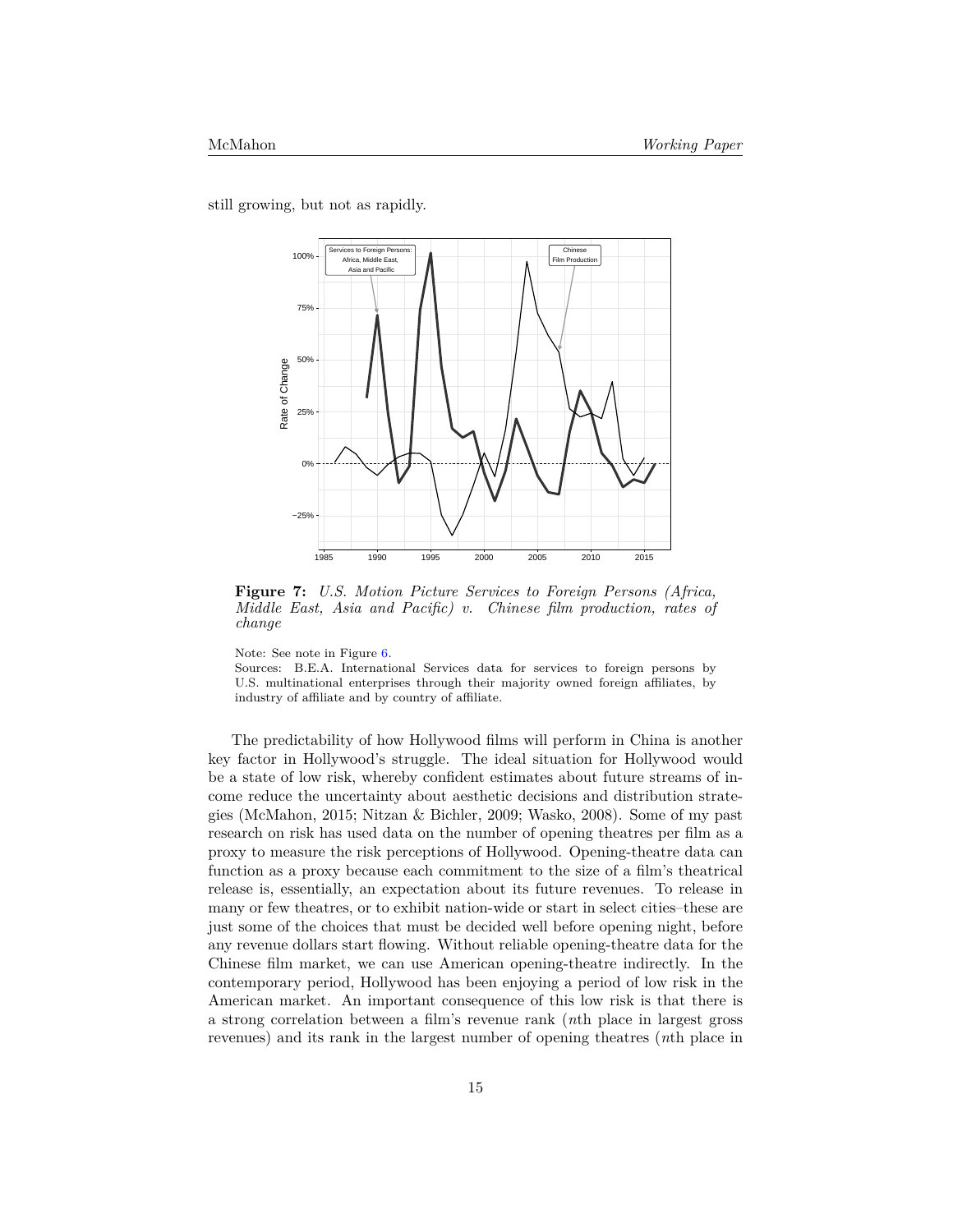most opening theatres) [\(McMahon,](#page-20-12) [2013](#page-20-12), [2018](#page-20-4)). In other words, we can select Hollywood's top grossing films in recent years, which the major studios were *confidently* predicting would be the biggest hits in America, because they had the biggest opening-theatre releases [\(McMahon](#page-20-12), [2013](#page-20-12), [2018;](#page-20-4) [Nitzan & Bichler,](#page-20-8) [2009\)](#page-20-8).

Figure [8](#page-17-0) estimates to what degree the composition of international markets mirror the ranking-order of the largest grossing films in the U.S. market. The figure cannot explain how Hollywood produces a mirroring effect, but its major studios would benefit from any mirroring with the United States film market. Promotion and advertising are key factors of a theatrical-distribution strategy ([Wasko,](#page-21-7) [2003](#page-21-7)), and uncertainty about how much promotion and advertising are necessary would be reduced when a film's success in one place can indicate how it will perform elsewhere. This benefit in reducing uncertainty was recently demonstrated in the negative, when Disney promoted the latest Star Wars films in China. The original Star Wars films were not previously exhibited in China and its moviegoers did not grow up in an environment where, for generations of people, the Star Wars franchise was one of the centerpieces of popular culture. Thus, Disney added extra doses of promotion in China, but reports indicated that the effects of the extra promotion were still uncertain. For franchises the size of Star Wars, there might be few *certain* substitutes for the knowledge that an entrenched, dedicated fanbase will very likely make the next film a top-ranking success ([Frater](#page-20-13), [2018](#page-20-13); [Greenberg](#page-20-14), [2016](#page-20-14)).

Figure [8](#page-17-0) covers the period from 2007 to 2016. The x-axis plots a film's revenue rank in the U.S. market (e.g., a rank of 1 means the film had the highest gross revenues of its year). The y-axis plots each film's revenue rank in a foreign market (nothing is plotted if a film was not exhibited in the foreign market). For each year, only the top one hundred films in the U.S. market are counted, as the goal is to focus on major Hollywood releases that were successful in American theatres. In addition to China, Figure [8](#page-17-0) has five other countries for comparison. Availability of data was a factor in the selection of these countries, but another factor was the differences in how these countries control the flow of U.S. cultural imports. Australia, Mexico and South Korea have free-trade agreements with the U.S. and, as of 2018, China, France and Japan do not.

The correlation between the revenue ranks of films are higher in countries with U.S. free-trade agreements. Figure [8](#page-17-0) also puts the Chinese market in context: China's correlation is the lowest of the six countries that are shown. Table [1](#page-17-1) selects a few films that contributed to China's relatively low correlation. Each of the six films was very successful in the United States but could not reproduce a similar box-office ranking in China. Because of our earlier reference to the Star Wars franchise, it is interesting that neither *Star Wars: The Force Awakens* nor *Rogue One: A Star Wars Story* reached the top ten of China's annual box-office revenues. Table [2](#page-18-0) illustrates that, in this case, China's film market is similar to South Korea's, somewhat similar to Mexico's, and dissimilar to the markets of Australia, France and Japan.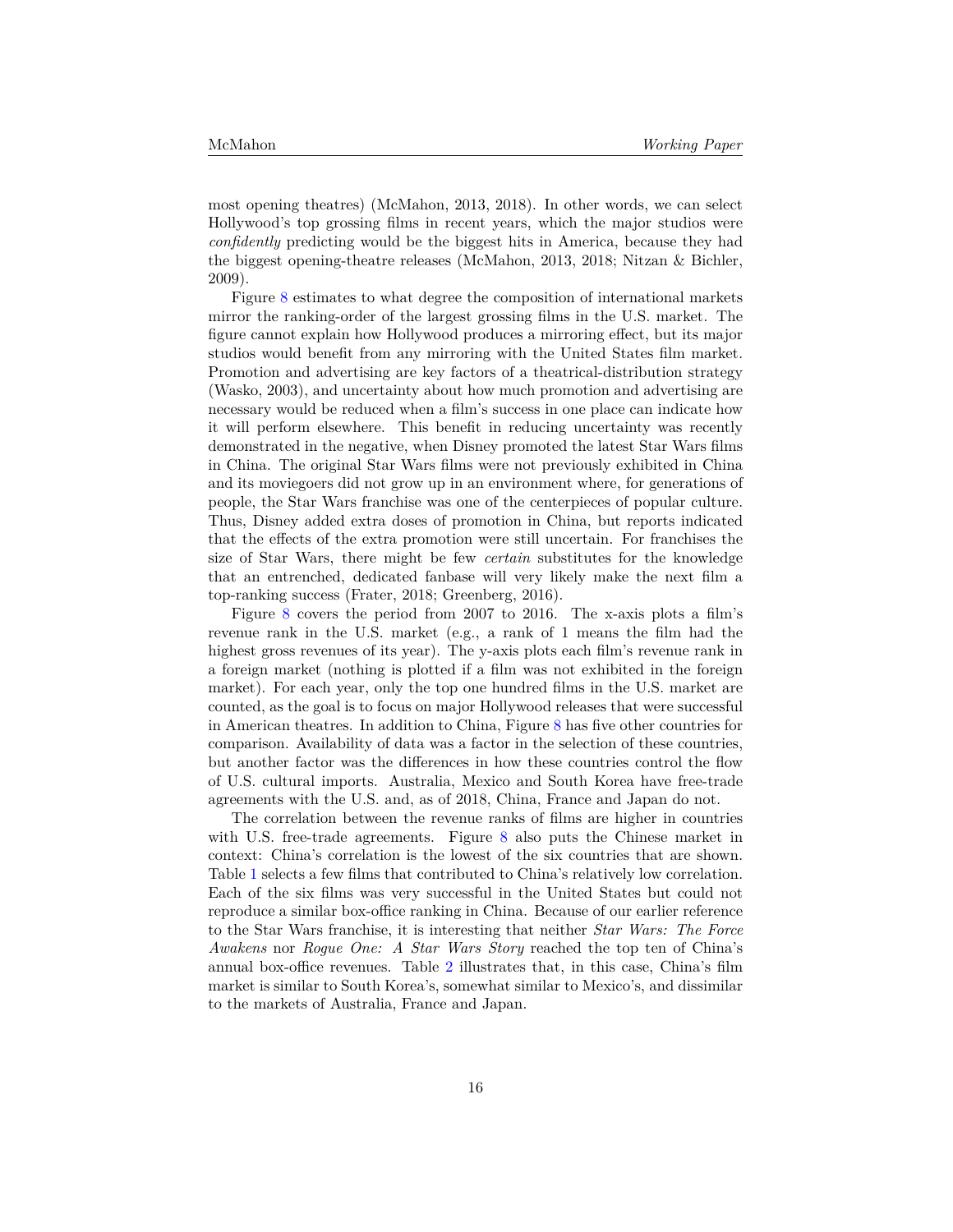<span id="page-17-0"></span>

**Figure 8:** Box-office revenue rank of U.S. top 100, U.S. market v. foreign,  $2007$  -  $2016$ 

Notes: Data on France includes revenues from Algeria, Monaco, Morocco and Tunisia. Axes are in log10 scale.

Source: boxofficemojo.com for gross revenues of a films in the theatrical markets of the United States, Australia, France and Algeria, Monaco, Morocco and Tunisia, China, and Japan.

<span id="page-17-1"></span>Table 1: Comparison of Ranks: Selection of Films

| Film                                |   | U.S. Rank China Rank |
|-------------------------------------|---|----------------------|
| <i>Star Wars: The Force Awakens</i> |   | 13                   |
| Roque One: A Star Wars Story        |   | 36                   |
| The Hunger Games: Catching Fire     |   | 40                   |
| <i>Finding Dory</i>                 | 2 | 53                   |
| Shrek the Third                     | 2 | 59                   |
| Inside Out                          |   | 81                   |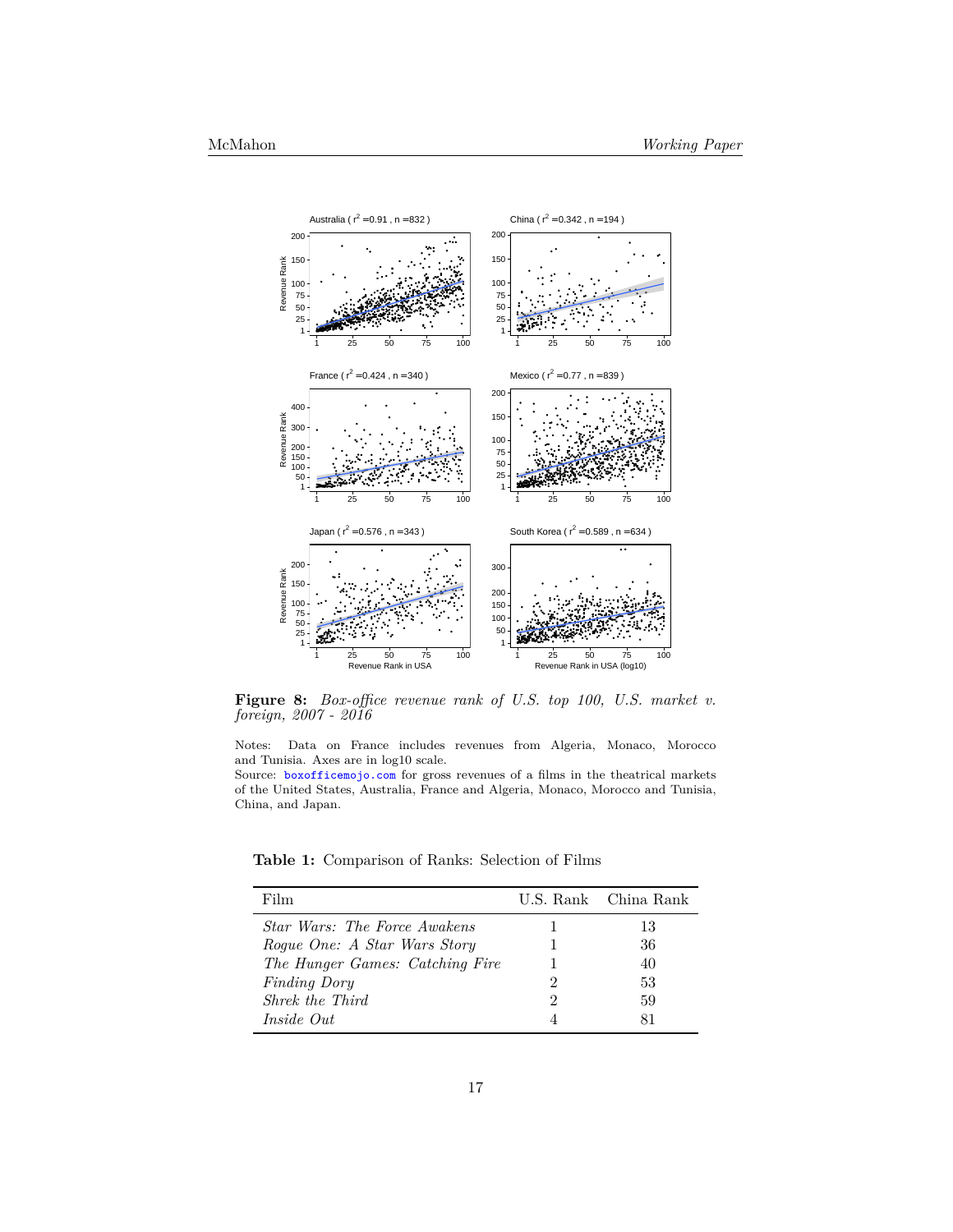|             | The Force Awakens Rogue One |    |
|-------------|-----------------------------|----|
| U.S.        |                             |    |
| China       | 13                          | 36 |
| Australia   |                             |    |
| France      |                             |    |
| Japan       |                             | 9  |
| Mexico      |                             | 24 |
| South Korea | 18                          | 48 |

<span id="page-18-0"></span>**Table 2:** Comparison of Box-Office Revenue Rank: The Star Wars Franchise

# **4 Conclusion**

Coming to a definitive conclusion about Hollywood's position in China is difficult, because the issue is still open. The United States' WTO complaint against China lead to a co-signed Memorandum of Understanding (signed in 2012), but this document was essentially a deferral: it gave China five years to keep its quota system in place, at which point all parties will begin to "discuss the matter of China implementing the [WTO Dispute Settlement Body's] recommendations and rulings" [\(WTO](#page-21-8), [2012](#page-21-8)). There are also ways for Hollywood's ambitions to be affected by larger issues in Sino-U.S.trade relations, which has been an on-going news story of Donald Trump's presidency [\(Maddaus,](#page-20-15) [2016;](#page-20-15) [McCoid,](#page-20-16) [2017](#page-20-16); [Wolf,](#page-21-9) [2018](#page-21-9)). It is beyond the scope of this paper to predict how the WTO talks will resume or what will become of America and China's relationship under Presidents Trump and Xi.

Nevertheless, this paper has analyzed how we have gotten to where we are now. The Chinese film business has grown under state protection, to a size that enables its largest film producers and distributors to be formidable competitors in the Chinese theatrical market. Hollywood films still do well in China, but American studios are forced to choose from alternatives that each gives Chinese partners some advantage. If Hollywood exports a film through the quota system it must give a share of the film revenues to a Chinese distributor and lose direct control over scheduling. Hollywood must also try to pass films it has already produced through the approval process of the SAPPRFT. Should the SAPPRFT have an issue with a film, there are likely to be added costs and delays caused by editing or re-shooting.

Analysts of Hollywood and China identify that the main alternative to the quota system is co-production with a Chinese studio [\(Curtin,](#page-19-7) [2016](#page-19-7); [O'Connor](#page-20-1) [& Armstrong,](#page-20-1) [2015](#page-20-1)). Co-production appears to be a suitable option because foreign investment can still take place and Chinese partners can help tailor stories to the expectations of Chinese audiences and the SAPPRFT. But coproductions with a Chinese studio are less-than-ideal if Hollywood is simply a glorified foreign investor (Hollywood's participation in production is different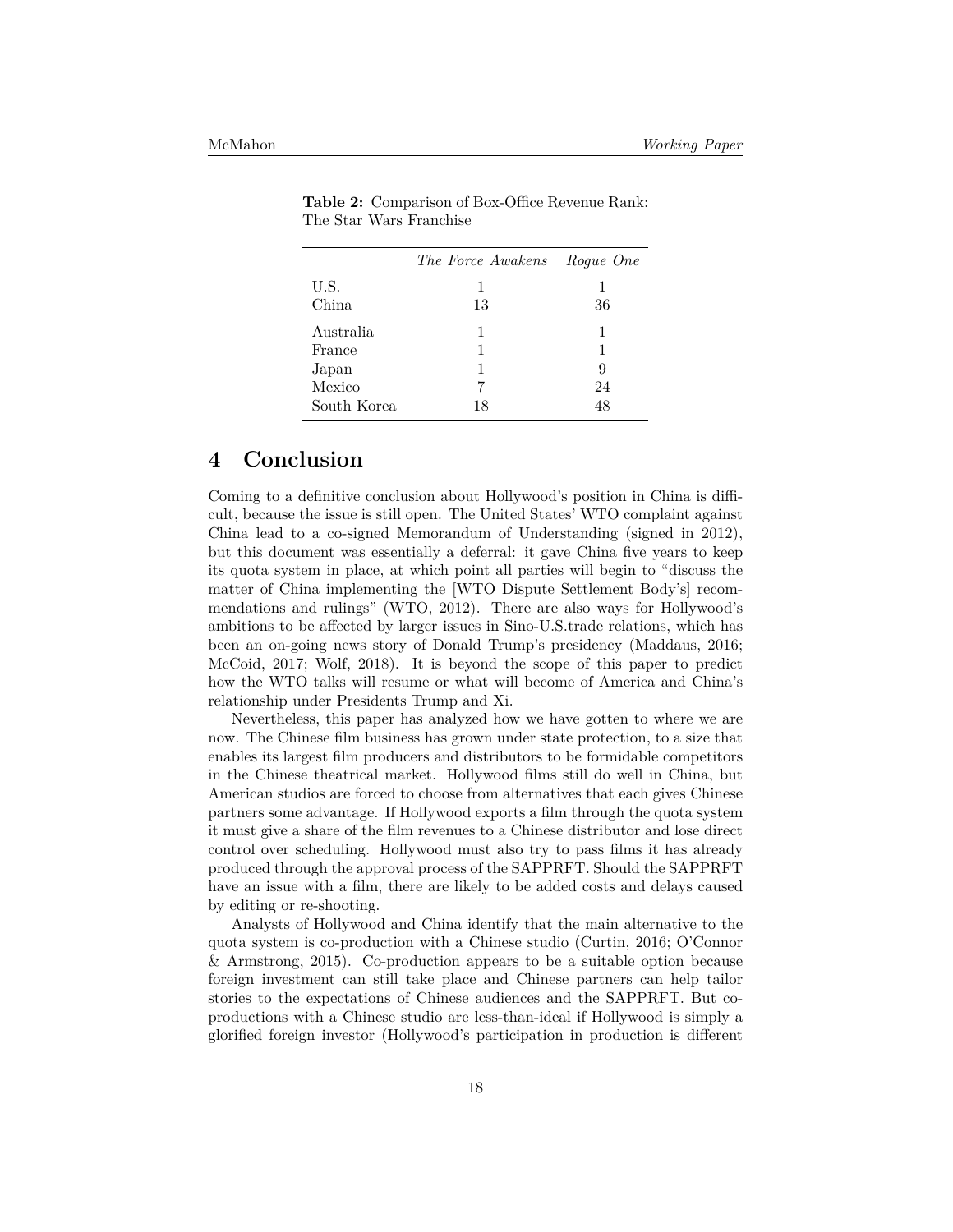from an absentee owner who simply wants a return on Chinese cinema). Hollywood prefers to export its films to multiple regions around the world, rather than make a set of films for each region. Hollywood also rarely cedes key pieces of control to others, such as distribution and licensing rights, final cut, advertising and promotion, scheduling and intellectual property.<sup>[5](#page-19-8)</sup> While the recent strategy with China might indicate that Hollywood could alter the ways it accounts for regional differences in language, culture and politics, Hollyood's compromise with CCP policy could put its studios on a slippery-slope. And is China the only country that can force Hollywood into compromise?

### **References**

- <span id="page-19-4"></span>Baldwin, C., & Cooke, K. (2015, July). How Sony sanitized the new Adam Sandler movie to please Chinese censors. *Reuters*.
- <span id="page-19-5"></span>Cieply, M., & Barnes, B. (2013, January). To Get Movies Into China, Hollywood Gives Censors a Preview. *The New York Times*.
- <span id="page-19-2"></span>Crane, D. (2014). Cultural globalization and the dominance of the American film industry: cultural policies, national film industries, and transnational film. *International Journal of Cultural Policy*, *20*(4), 365–382.
- <span id="page-19-1"></span>Curtin, M. (2007). *Playing to the World's Biggest Audience: The Globalization of Chinese Film and TV*. Los Angeles, California: University of California Press.
- <span id="page-19-7"></span>Curtin, M. (2016). What makes them willing collaborators? The global context of Chinese motion picture co-productions. *Media International Australia*, *159*(1), 63-72.
- <span id="page-19-0"></span>Daniel, J. (2013, May). *Iron Man 3 execs 'changed film for Chinese audience' by adding four minutes to the film with Chinese actors.* Retrieved 2017-03-28, from [http://www.dailymail.co.uk/](http://www.dailymail.co.uk/news/article-2324077/Iron-Man-3-execs-changed-film-Chinese-audience-adding-4-minutes-Chinese-actors.html) [news/article-2324077/Iron-Man-3-execs-changed-film-Chinese](http://www.dailymail.co.uk/news/article-2324077/Iron-Man-3-execs-changed-film-Chinese-audience-adding-4-minutes-Chinese-actors.html) [-audience-adding-4-minutes-Chinese-actors.html](http://www.dailymail.co.uk/news/article-2324077/Iron-Man-3-execs-changed-film-Chinese-audience-adding-4-minutes-Chinese-actors.html)
- <span id="page-19-3"></span>Fraser, P. (2015, February). China Rising: How Four Giant Firms Are Revolutionizing the Film Industry. *Variety*.
- <span id="page-19-6"></span>Frater, P. (2015, February). China Rising: How Four Giants Are Revolutionizing the Film Industry. *Variety*.

<span id="page-19-8"></span><sup>5</sup> From a broader political economic perspective, the difference between Chinese coproductions and Hollywood's typical behavior as a global enterprise is a matter of *power*. Hollywood does use film labour and production studios all around the world [\(Curtin,](#page-19-7) [2016](#page-19-7)) and post-production of digital media can be done virtually anywhere. However, the extension of a film production network does not, by itself, transfer or dilute the rights of private ownership. A major Hollywood studio can have location scouts in London, shoot in Bulgaria or hire a film crew in Tunisia, but the former's power remains unchanged because it has retained ownership of its claim on future income [\(McMahon](#page-20-9), [2015](#page-20-9); [Nitzan & Bichler,](#page-20-8) [2009](#page-20-8); [Veblen,](#page-21-10) [2004](#page-21-10)). This retention of control is why global opportunities to work on Hollywood film projects are concentrated in location-shooting and post-production; the costs of these jobs are being cut in the interest of Hollywood, as countries and regions around the world compete to offer financial incentives, tax breaks and cheap labour [\(Miller, Govil, McMurria,](#page-20-17) [Maxwell, & Wang](#page-20-17), [2005](#page-20-17)).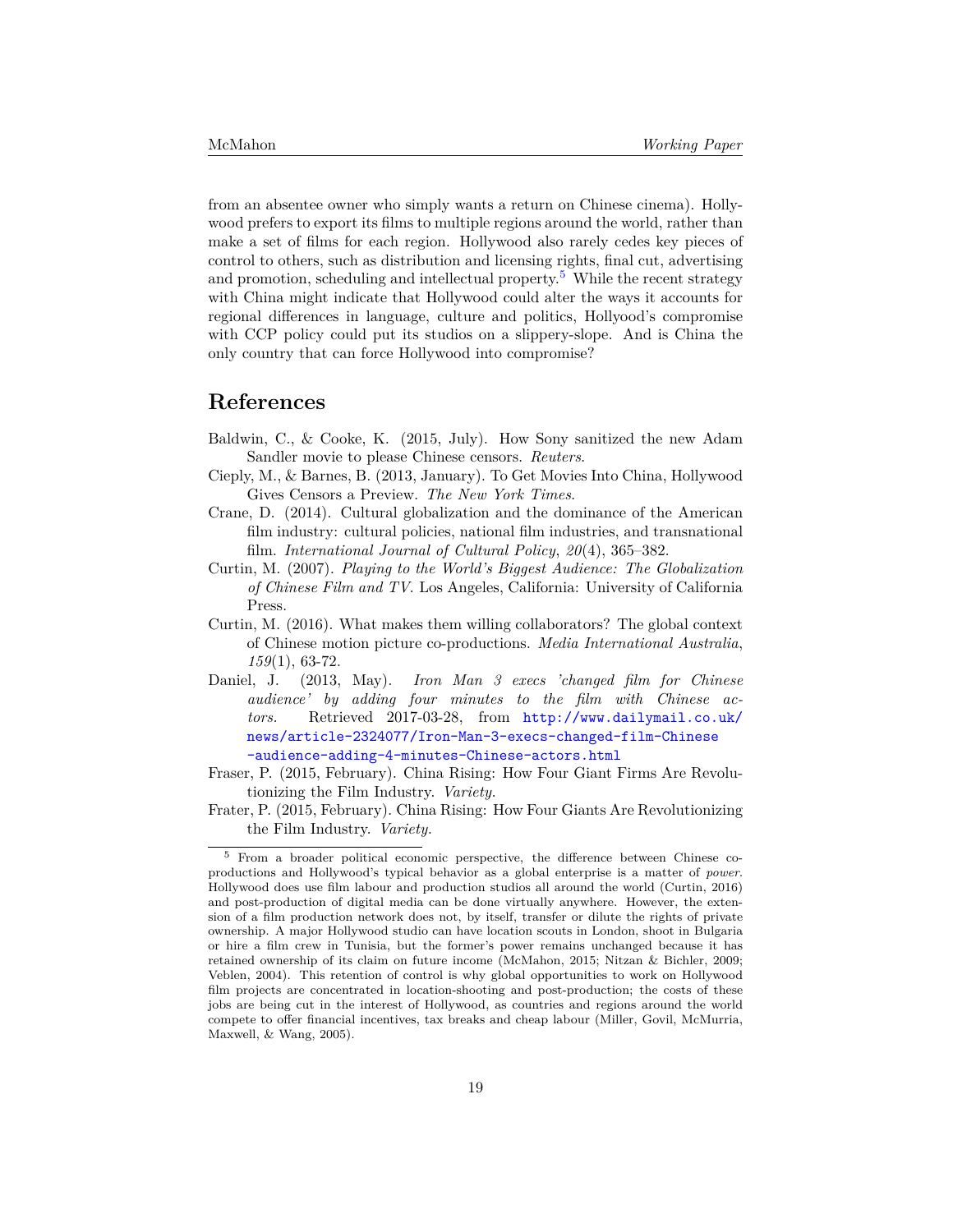- <span id="page-20-13"></span>Frater, P. (2018, January). Will the Force Be With 'The Last Jedi' in China? *Variety*, Online. Retrieved from [https://variety.com/2018/](https://variety.com/2018/film/asia/will-force-be-with-the-last-jedi-china-1202653042/) [film/asia/will-force-be-with-the-last-jedi-china-1202653042/](https://variety.com/2018/film/asia/will-force-be-with-the-last-jedi-china-1202653042/)
- <span id="page-20-11"></span>Fu, W. W., & Govindaraju, A. (2010). Explaining Global Box-Office Tastes in Hollywood Films: Homogenization of National Audiences' Movie Selections. *Communication Research*, *37*(2), 215-238.
- <span id="page-20-14"></span>Greenberg, J. (2016, August). How Star Wars Is Trying to Rule China's Tough Box Office. *Wired*, Online. Retrieved from [https://www.wired.com/](https://www.wired.com/2016/01/star-wars-force-awakens-china/) [2016/01/star-wars-force-awakens-china/](https://www.wired.com/2016/01/star-wars-force-awakens-china/)
- <span id="page-20-0"></span>Jin, D. Y. (2011). A critical analysis of US cultural policy in the global film market: Nation-states and FTAs. *The International Gazette*, *73*(8), 651– 669.
- <span id="page-20-2"></span>Langfitt, F. (2015, May). *How China's Censors Influence Hollywood.* Retrieved 2017-03-28, from [http://www.npr.org/sections/parallels/2015/05/](http://www.npr.org/sections/parallels/2015/05/18/407619652/how-chinas-censors-influence-hollywood) [18/407619652/how-chinas-censors-influence-hollywood](http://www.npr.org/sections/parallels/2015/05/18/407619652/how-chinas-censors-influence-hollywood)
- <span id="page-20-15"></span>Maddaus, G. (2016, December). Election Casts Doubt on China Relations: Hollywood braces for impact of Trump's policies on trade. *Variety*, 75- 77.
- <span id="page-20-16"></span>McCoid, M. (2017, May). *Trump's trade policy could flip script on China's Hollywood imports* (Report). SNL Kagan Media & Communications.
- <span id="page-20-12"></span>McMahon, J. (2013). The Rise of a Confident Hollywood: Risk and the Capitalization of Cinema. *Review of Capital as Power*, *1*(1), 23–40.
- <span id="page-20-9"></span>McMahon, J. (2015). Risk and Capitalist Power: Conceptual Tools to Study the Political Economy of Hollywood. *The Political Economy of Communication*, *3*(2), 28–54.
- <span id="page-20-4"></span>McMahon, J. (2018). Is Hollywood a risky business? A political economic analysis of risk and creativity. *New Political Economy*, *0*(0), 1-23. Retrieved from <https://doi.org/10.1080/13563467.2018.1460338> doi: 10.1080/13563467.2018.1460338
- <span id="page-20-6"></span>Meyer-Clement, E. (2017). The evolution of Chinese film policy: how to adapt an instrument for hegemonic rule to commercialisation. *International Journal of Cultural Policy*, *23*(4), 415-432.
- <span id="page-20-17"></span>Miller, T., Govil, N., McMurria, J., Maxwell, R., & Wang, T. (2005). *Global Hollywood 2*. London: Palgrave Macmillan.
- <span id="page-20-3"></span>MPAA. (2016). *Theatrical Market Statistics* (Annual Report). Motion Pictures Association of America.
- <span id="page-20-8"></span>Nitzan, J., & Bichler, S. (2009). *Capital as Power: A Study of Order and Creorder*. New York: Routledge.
- <span id="page-20-1"></span>O'Connor, S., & Armstrong, N. (2015, October). *Directed by Hollywood, Edited by China: How China's Censorship and Influence Affect Films Worldwide* (Staff Research Report). U.S.-China Economic and Security Review Commission.
- <span id="page-20-10"></span>Oxford Economics. (2017). *The economic contribution of film and television in China in 2016* (Report). Motion Pictures Association of America.
- <span id="page-20-7"></span>Rosen, S. (2006, June). Hollywood and the great wall. *Los Angeles Times*.
- <span id="page-20-5"></span>Su, W. (2011, April). Resisting cultural imperialism, or welcoming cultural